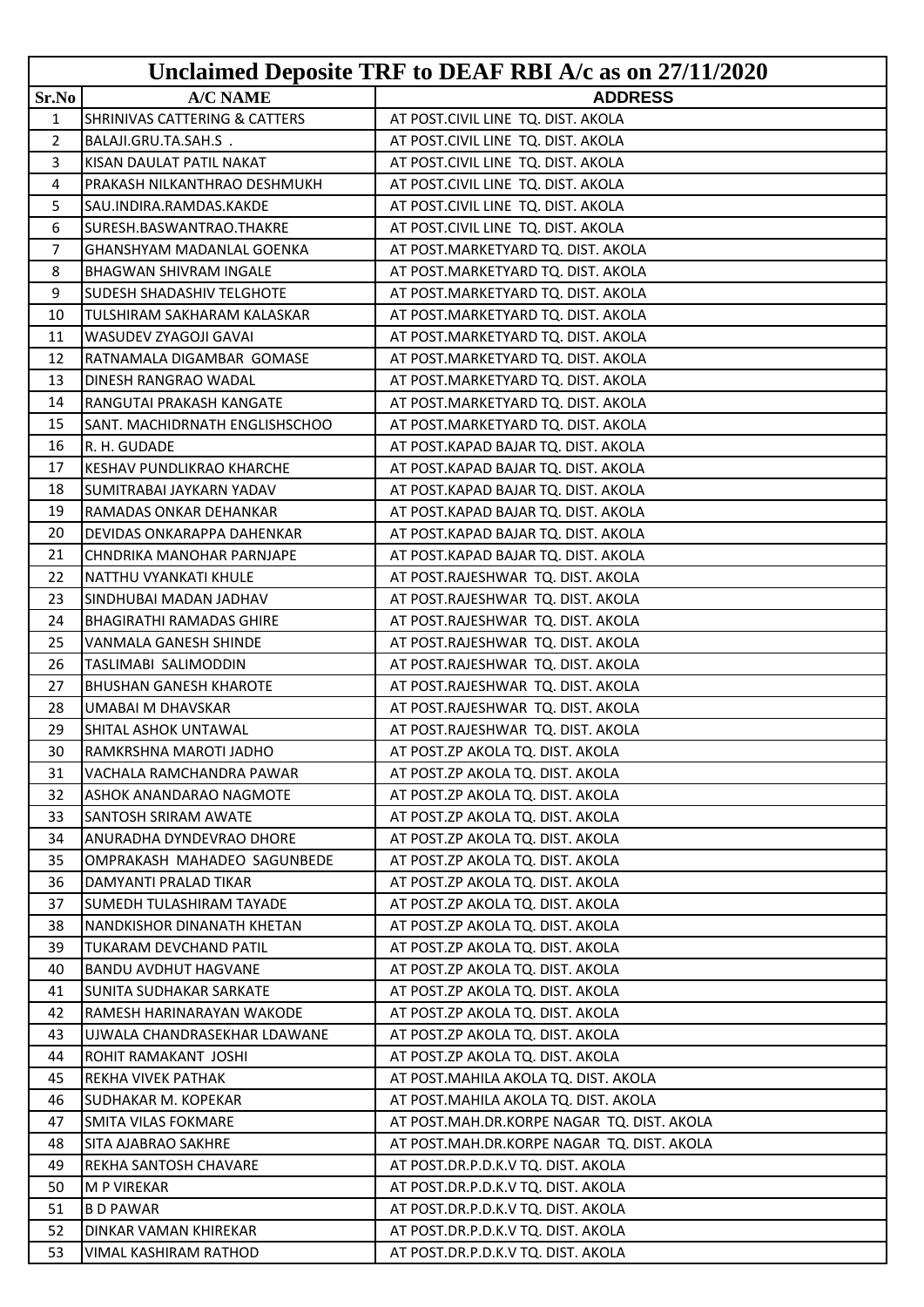| 54  | LALITA DESHMUKH                     | AT POST.DABKI ROAD TQ. DIST. AKOLA     |
|-----|-------------------------------------|----------------------------------------|
| 55  | SANGITA S GAWANDE                   | AT POST.DABKI ROAD TQ. DIST. AKOLA     |
| 56  | JAY GAJANAN FROM BACHAT GAT         | AT POST.DABKI ROAD TQ. DIST. AKOLA     |
| 57  |                                     |                                        |
|     | ONKAR ADHYAPAK VIDYALAYA            | AT POST.TUKARAM CHAUK TQ. DIST. AKOLA  |
| 58  | SHRIKRUSHAN TAPIRAM BHARAMBHE       | AT POST.TUKARAM CHAUK TQ. DIST. AKOLA  |
| 59  | ANUSAYA GOVIND SARATE               | AT POST.TUKARAM CHAUK TQ. DIST. AKOLA  |
| 60  | PUSHPALATA HARIDAS TATHE            | AT POST.TUKARAM CHAUK TQ. DIST. AKOLA  |
| 61  | SHAKUNTALA RAMRAO DHAWALE           | AT POST.BORGAON MANJU TQ. DIST. AKOLA  |
| 62  | SHASHIKANT DHOMANE                  | AT POST.BORGAON MANJU TQ. DIST. AKOLA  |
| 63  | SITARAM BALRAM NIBOKAR              | AT POST.BORGAON MANJU TQ. DIST. AKOLA  |
| 64  | <b>SURESH ANNA AMBHORE</b>          | AT POST.BORGAON MANJU TQ. DIST. AKOLA  |
| 65  | LAXMI R KAKADE                      | AT POST.BORGAON MANJU TQ. DIST. AKOLA  |
| 66  | <b>GOPAL BHAURAO TALOKAR</b>        | AT POST.BORGAON MANJU TQ. DIST. AKOLA  |
| 67  | SHALINI MANOHAR DEVAR               | AT POST.BORGAON MANJU TQ. DIST. AKOLA  |
| 68  | H M Z P SHALA BORGAON SUDHAR        | AT POST.BORGAON MANJU TQ. DIST. AKOLA  |
| 69  | <b>GANESH TR KRU KE PALSO BADHE</b> | AT POST.PALSO BHADE TQ. DIST. AKOLA    |
| 70  | VISHRAM HARIDAS SHENDE              | AT POST.PALSO BHADE TQ. DIST. AKOLA    |
| 71  | PANDURANG GANGARAM KALE             | AT POST.MHAISANG TQ. DIST. AKOLA       |
| 72  | <b>BALU NANA MORE</b>               | AT POST.MHAISANG TQ. DIST. AKOLA       |
| 73  | USHA MANOHAR GAVANDE                | AT POST.MHAISANG TQ. DIST. AKOLA       |
| 74  | PANCHPHULA RAMBHAU PAYTALE          | AT POST.MHAISANG TQ. DIST. AKOLA       |
| 75  | SAHEBRAO GANPAT INGLE               | AT POST.MHAISANG TQ. DIST. AKOLA       |
| 76  | KALABAI JANRAO KAGE                 | AT POST.MHAISANG TQ. DIST. AKOLA       |
| 77  | PISABAI SURBHAN DAMODAR             | AT POST.MHAISANG TQ. DIST. AKOLA       |
| 78  | RAJU PANJABRAO DESHMUKH             | AT POST.MHAISANG TQ. DIST. AKOLA       |
| 79  | VANDANA MADHUKAR BAHAKAR            | AT POST.KANSHIVANI TQ. DIST. AKOLA     |
| 80  | NANIBAE SUKHADEV BAJAD              | AT POST.KANSHIVANI TQ. DIST. AKOLA     |
| 81  | ANIL AATMARAM RAUT                  | AT POST.KANSHIVANI TQ. DIST. AKOLA     |
| 82  | YASHVANT GRAM SAM YOJ NAIRAT        | AT POST.GANDHIGRAM TQ. DIST. AKOLA     |
| 83  | DNYANDEO KISAN MORE                 | AT POST.GANDHIGRAM TQ. DIST. AKOLA     |
| 84  | SITARAM PUNDLIK NANDANE             | AT POST.GANDHIGRAM TQ. DIST. AKOLA     |
| 85  | ANJANABAI MAHADEO SADANSHIV         | AT POST.GANDHIGRAM TQ. DIST. AKOLA     |
| 86  | MANDA PURUSHOTTAM WANKHADE          | AT POST.GANDHIGRAM TQ. DIST. AKOLA     |
| 87  | SAVITA K WANKHADE                   | AT POST.GANDHIGRAM TQ. DIST. AKOLA     |
| 88  | KAMALABAI UDDHAV KHOND              | AT POST.GANDHIGRAM TO, DIST, AKOLA     |
| 89  | MAHADEO KISAN GAIKWAD               | AT POST.GANDHIGRAM TQ. DIST. AKOLA     |
|     |                                     |                                        |
| 90  | KANTABAI RAMNIWAS SUREKHA           | AT POST.CHIKHALGAON TQ. DIST. AKOLA    |
| 91  | ONKAR KISAN DHORE                   | AT POST.CHIKHALGAON TQ. DIST. AKOLA    |
| 92  | ANADRAO SADASHAIV KALE              | AT POST.CHIKHALGAON TQ. DIST. AKOLA    |
| 93  | PANCHPHULABAI DIGAMBAR TAYDE        | AT POST.CHIKHALGAON TQ. DIST. AKOLA    |
| 94  | MATHURPRASAD SHNKRPRASAD DIXIT      | AT POST.CHIKHALGAON TQ. DIST. AKOLA    |
| 95  | SWAMI SAMARTH SHG CHIKHALGAON       | AT POST.CHIKHALGAON TQ. DIST. AKOLA    |
| 96  | <b>SWARASWATI RAMDAS GASE</b>       | AT POST.DAHIHANDA TQ. DIST. AKOLA      |
| 97  | RAMABAI DAMODAR BELAGE              | AT POST.DAHIHANDA TQ. DIST. AKOLA      |
| 98  | <b>BHAURAO SUKHDEO PAZARE</b>       | AT POST.PATUR NANDAPUR TQ. DIST. AKOLA |
| 99  | SUKHADEO MARUTI NISHNRAO            | AT POST.PATUR NANDAPUR TQ. DIST. AKOLA |
| 100 | SARSWATI G CHAKRANARAYAN            | AT POST.PATUR NANDAPUR TQ. DIST. AKOLA |
| 101 | VIKAS HARIBHAU THAKARE              | AT POST.PATUR NANDAPUR TQ. DIST. AKOLA |
| 102 | <b>ASHOK UTTAM SIRSAT</b>           | AT POST.KURANKHED TQ. DIST. AKOLA      |
| 103 | DURGA UTTAM TALE                    | AT POST.KURANKHED TQ. DIST. AKOLA      |
| 104 | KALPANA M INGALE                    | AT POST.KURANKHED TQ. DIST. AKOLA      |
| 105 | <b>GAYABAI MOTIRAM UMALE</b>        | AT POST.GOREGAON TQ. DIST. AKOLA       |
| 106 | <b>ANIL RAMDAS TAYADE</b>           | AT POST.GOREGAON TQ. DIST. AKOLA       |
| 107 | DAUD SHAHA ASATUL SHAHA             | AT POST.GOREGAON TQ. DIST. AKOLA       |
| 108 | <b>GUMFABAI VIKRAM TAYADE</b>       | AT POST.GOREGAON TQ. DIST. AKOLA       |
| 109 | VIJAY VALMIK TAYADE                 | AT POST.GOREGAON TQ. DIST. AKOLA       |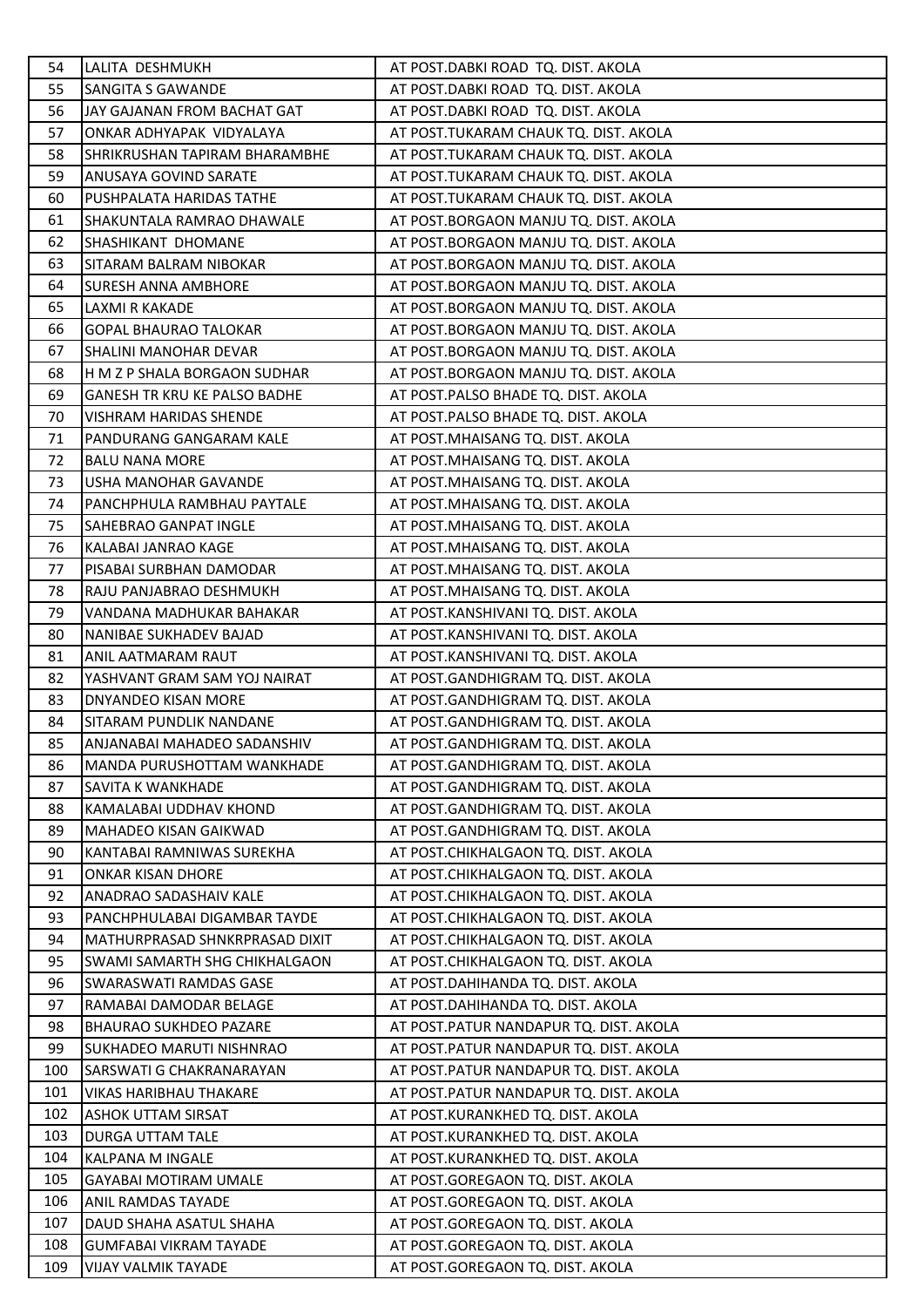| 110 | RAMRAO WAMANRAO SANGOKAR              | AT POST.UMARI TQ. DIST. AKOLA                  |
|-----|---------------------------------------|------------------------------------------------|
| 111 | <b>SHWETA DILIP MOHOD</b>             | AT POST.UMARI TQ. DIST. AKOLA                  |
| 112 | RUPESH SUDHAKAR WAGH                  | AT POST.UMARI TQ. DIST. AKOLA                  |
| 113 | MEENA PRAMOD JADHAV                   | AT POST.UMARI TQ. DIST. AKOLA                  |
| 114 | REKHA PRAKASH PATIL                   | AT POST.UMARI TQ. DIST. AKOLA                  |
| 115 | NARAYAN SOPAN SUPE                    | AT POST.RANPISE NAGAR TQ. DIST. AKOLA          |
| 116 | VILAS BHASKARRAO SONOWANE             | AT POST.RANPISE NAGAR TQ. DIST. AKOLA          |
| 117 | MOTIRAM SAKHARAM RAUT                 | AT POST.RANPISE NAGAR TQ. DIST. AKOLA          |
| 118 | DEVENDRA SIRAM REDDY                  | AT POST.RANPISE NAGAR TQ. DIST. AKOLA          |
| 119 | SURESH ANANDRAO GOLAM                 | AT POST.RANPISE NAGAR TQ. DIST. AKOLA          |
| 120 | DIGAMBAR AATMARAM GHUIKAR             | AT POST.RANPISE NAGAR TQ. DIST. AKOLA          |
| 121 | SAU. ANJALI SURESH SHELKE             | AT POST.RANPISE NAGAR TQ. DIST. AKOLA          |
| 122 | JITENDRASING PRALHADSINGH. R          | AT POST.RANPISE NAGAR TQ. DIST. AKOLA          |
| 123 | <b>SNJYOTI RAMDAS MANGE</b>           | AT POST.RANPISE NAGAR TQ. DIST. AKOLA          |
| 124 | <b>REKHA P PATIL</b>                  | AT POST.RANPISE NAGAR TQ. DIST. AKOLA          |
| 125 | SANJAY JANRAOJI UIKE                  | AT POST.RANPISE NAGAR TQ. DIST. AKOLA          |
| 126 | NANDA AVCHITRAO SAVARKAR              | AT POST.RANPISE NAGAR TQ. DIST. AKOLA          |
| 127 | SHOBHANA KESHAVRAO DESHMUKH           | AT POST.RANPISE NAGAR TQ. DIST. AKOLA          |
| 128 | SAU. VANDANA GAUTAM UMALE             | AT POST.RANPISE NAGAR TQ. DIST. AKOLA          |
| 129 | SAU. KIRTIMALA NILKANTH KHORE         | AT POST.RANPISE NAGAR TQ. DIST. AKOLA          |
| 130 | LAXMI VISHWANATH JOGDAND              | AT POST.RANPISE NAGAR TQ. DIST. AKOLA          |
| 131 | NITIN DNYANDEVRAO BOCHARE             | AT POST.RANPISE NAGAR TQ. DIST. AKOLA          |
| 132 | AMOL NANDAKUMAR SARDAR                | AT POST.RANPISE NAGAR TQ. DIST. AKOLA          |
| 133 | ARJUN TUKARAM NEMADE                  | AT POST.RANPISE NAGAR TQ. DIST. AKOLA          |
| 134 | ARJUN TUKARAM NEMADE                  | AT POST.RANPISE NAGAR TQ. DIST. AKOLA          |
| 135 | ZABAJI DOULST PAWAR                   | AT POST.AAGAR TQ. DIST. AKOLA                  |
| 136 | <b>BHIKAJI ANNU. CHORE</b>            | AT POST.AAGAR TQ. DIST. AKOLA                  |
| 137 | SHANKAR BABARAO KOLTKALE              | AT POST.AAGAR TQ. DIST. AKOLA                  |
| 138 | SANTOSH UTTAM SIRSAT                  | AT POST.AAGAR TQ. DIST. AKOLA                  |
| 139 | DURGA GAJANAN. WAKTE                  | AT POST.AAGAR TQ. DIST. AKOLA                  |
| 140 | <b>SURESH RAMRAO BAWASKAR</b>         | AT POST.RATANLAL PLOT TQ. DIST. AKOLA          |
| 141 | <b>SYD.YUNUS SYD.MUNAF</b>            | AT POST.RATANLAL PLOT TQ. DIST. AKOLA          |
| 142 | HIRABAI LAXMAN BIRLE                  | AT POST.RATANLAL PLOT TQ. DIST. AKOLA          |
| 143 | DNANDEO SADASHIV TELGOTE              | AT POST.RATANLAL PLOT TQ. DIST. AKOLA          |
| 144 | SUNANDA DAYARAM TEKADE                | AT POST.RATANLAL PLOT TQ. DIST. AKOLA          |
| 145 | JYOTSNA HEMRAJ PATIL                  | AT POST.RATANLAL PLOT TQ. DIST. AKOLA          |
| 146 | SAU. JAYSHRI GAJANAN SONONE           | AT POST.RATANLAL PLOT TQ. DIST. AKOLA          |
| 147 | SHAHNAZ PARVEEN ELYAS KHAN            | AT POST.RATANLAL PLOT TQ. DIST. AKOLA          |
| 148 | <b>SHAIKH RAHMAN SHAIKH BISMILLAH</b> | AT POST.RATANLAL PLOT TQ. DIST. AKOLA          |
| 149 | MOHAMMED ISHAQUE SK MAZHAR            | AT POST.RATANLAL PLOT TQ. DIST. AKOLA          |
| 150 | VATSALA ATMARAM MAHALLE               | AT POST.BARSHITAKLI TQ.BARSHITAKLI DIST. AKOLA |
| 151 | MARUTI BALKURASHNA CHAVAN             | AT POST.BARSHITAKLI TQ.BARSHITAKLI DIST. AKOLA |
| 152 | <b>GANESH UTTAMRAO KAKAD</b>          | AT POST.BARSHITAKLI TQ.BARSHITAKLI DIST. AKOLA |
| 153 | MUDARKGF KHA SALIM KHA                | AT POST.BARSHITAKLI TQ.BARSHITAKLI DIST. AKOLA |
| 154 | LEELABAI GOKUL CHAVAN                 | AT POST.BARSHITAKLI TQ.BARSHITAKLI DIST. AKOLA |
| 155 | SUSHILA VASANTARAO JANORKER           | AT POST.BARSHITAKLI TQ.BARSHITAKLI DIST. AKOLA |
| 156 | M ASHFAQ MISHAK                       | AT POST.BARSHITAKLI TQ.BARSHITAKLI DIST. AKOLA |
| 157 | JAYSHRI PRALHAD RAVRKAR               | AT POST.BARSHITAKLI TQ.BARSHITAKLI DIST. AKOLA |
| 158 | MADHUKAR BALKRUSHNA KHUNE             | AT POST.BARSHITAKLI TQ.BARSHITAKLI DIST. AKOLA |
| 159 | MO.JUNED MO.FAHIM                     | AT POST.BARSHITAKLI TQ.BARSHITAKLI DIST. AKOLA |
| 160 | <b>VINOD UTTAM TAYDE</b>              | AT POST.BARSHITAKLI TQ.BARSHITAKLI DIST. AKOLA |
| 161 | GAUTAM SHRIRAM GAWAI.                 | AT POST.BARSHITAKLI TQ.BARSHITAKLI DIST. AKOLA |
| 162 | D D KATE                              | AT POST.PINJAR TQ.BARSHITAKLI DIST. AKOLA      |
| 163 | NARAYAN KASHIRAM MAHALLE              | AT POST.PINJAR TQ.BARSHITAKLI DIST. AKOLA      |
| 164 | <b>MUSTAK PATEL</b>                   | AT POST.PINJAR TQ.BARSHITAKLI DIST. AKOLA      |
| 165 | <b>ISHWAR TANKU PATIL</b>             | AT POST.PINJAR TQ.BARSHITAKLI DIST. AKOLA      |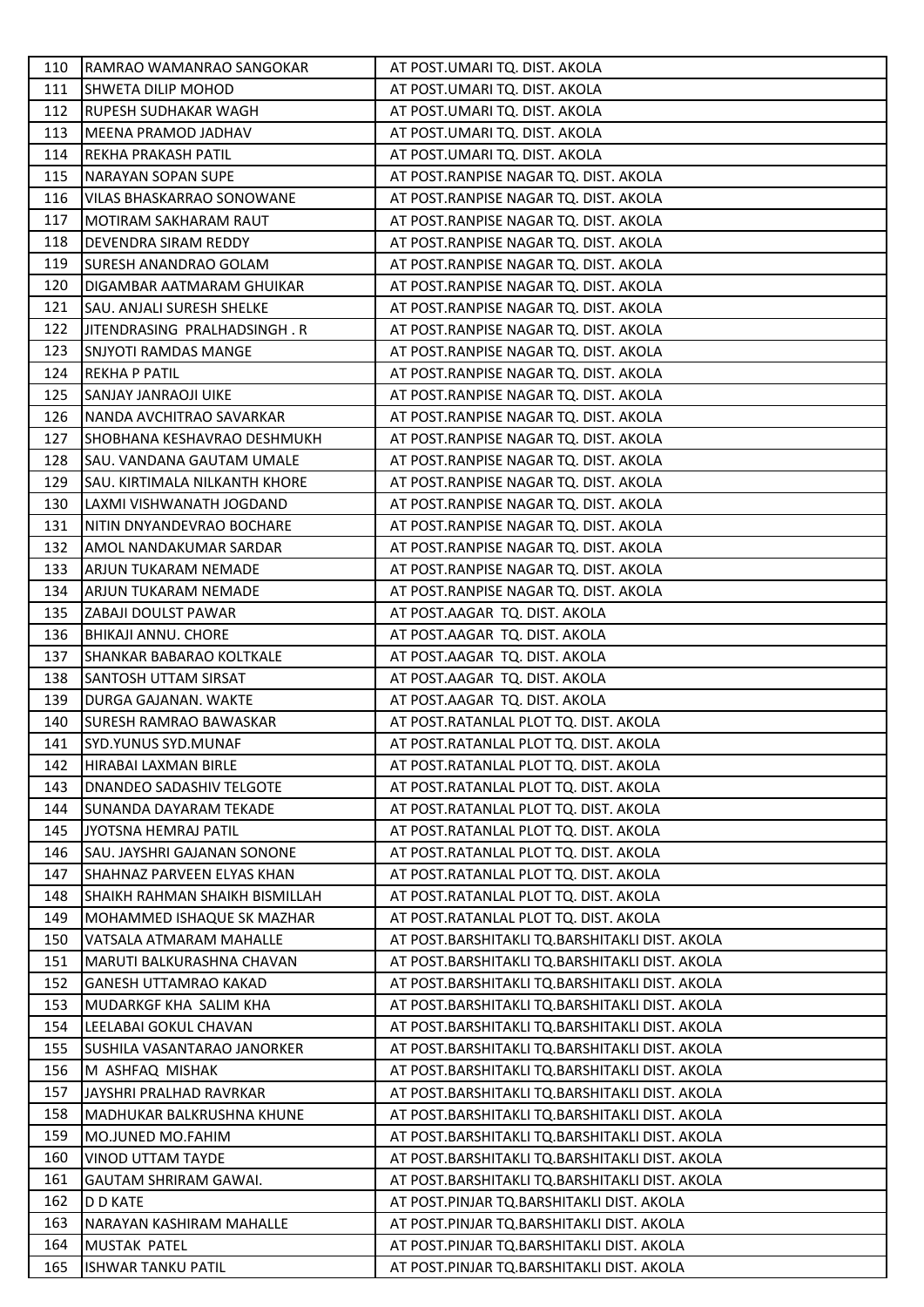| 166 | PRABHAKAR RAMRAO JABHAY          | AT POST.PINJAR TQ.BARSHITAKLI DIST. AKOLA        |
|-----|----------------------------------|--------------------------------------------------|
| 167 | DNYNOBA V CHAVAN                 | AT POST.PINJAR TQ.BARSHITAKLI DIST. AKOLA        |
| 168 | <b>JIJIBAI T INGALE</b>          | AT POST.PINJAR TQ.BARSHITAKLI DIST. AKOLA        |
| 169 | <b>BHAGABAIR BABAR</b>           | AT POST.PINJAR TQ.BARSHITAKLI DIST. AKOLA        |
| 170 | RAKHE A JASWAL                   | AT POST.PINJAR TQ.BARSHITAKLI DIST. AKOLA        |
| 171 | MINAL DILIP BHOSLE [ A.P.K. ]    | AT POST.PINJAR TQ.BARSHITAKLI DIST. AKOLA        |
| 172 | MANKARNA NARAYANRAO WARADE       | AT POST.PINJAR TQ.BARSHITAKLI DIST. AKOLA        |
| 173 | KAPILASHWAR S S BACHAT GAT       | AT POST.PINJAR TQ.BARSHITAKLI DIST. AKOLA        |
| 174 | DEVIDAS VITTALRAO GAWANDE        | AT POST.MAHAN TQ.BARSHITAKLI DIST. AKOLA         |
| 175 | SAMADHAN NARAYAN KALMKAR         | AT POST.MAHAN TQ.BARSHITAKLI DIST. AKOLA         |
| 176 | PRAVIN NARAYAN LANDKAR           | AT POST.MAHAN TQ.BARSHITAKLI DIST. AKOLA         |
| 177 | <b>BHAGSHRI D MAISANE</b>        | AT POST.MAHAN TQ.BARSHITAKLI DIST. AKOLA         |
| 178 | <b>SHANKAR S LOKHANDE</b>        | AT POST.MAHAN TQ.BARSHITAKLI DIST. AKOLA         |
| 179 | VIJAY ABHIMAN DABERAO            | AT POST.MAHAN TQ.BARSHITAKLI DIST. AKOLA         |
| 180 | PANCHAFULA S. KHARAT             | AT POST.MAHAN TQ.BARSHITAKLI DIST. AKOLA         |
| 181 | SAMARTH PURUSH BACHAT GAT        | AT POST. MAHAN TQ. BARSHITAKLI DIST. AKOLA       |
| 182 | KISAN DAMODHAR SHAHANE           | AT POST.KANHERI SARAP TQ.BARSHITAKLI DIST. AKOLA |
| 183 | SUMAN KAILASH DHORE              | AT POST.KANHERI SARAP TQ.BARSHITAKLI DIST. AKOLA |
| 184 | SAVITRI SHG                      | AT POST.KANHERI SARAP TQ.BARSHITAKLI DIST. AKOLA |
| 185 | JAY SHRIRAM SHG                  | AT POST.KANHERI SARAP TQ.BARSHITAKLI DIST. AKOLA |
| 186 | ALAPHUDHARK SHG                  | AT POST.KANHERI SARAP TQ.BARSHITAKLI DIST. AKOLA |
| 187 | JAI GAJANAN SHG                  | AT POST.KANHERI SARAP TQ.BARSHITAKLI DIST. AKOLA |
| 188 | CM SPM PINJAR&VYAV DP VIDRAJAN   | AT POST.DHABA TQ.BARSHITAKLI DIST. AKOLA         |
| 189 | VILAS KALU SHINDE                | AT POST.DHABA TQ.BARSHITAKLI DIST. AKOLA         |
| 190 | NIRANJASING GULABSING KANADE     | AT POST. AKOT MAIN TQ. AKOT DIST. AKOLA          |
| 191 | DEVIDAS VITTALRAO BOCHO          | AT POST. AKOT MAIN TQ. AKOT DIST. AKOLA          |
| 192 | DWARKABAI SHESHRAO ZAMARE        | AT POST.AKOT MAIN TQ.AKOT DIST. AKOLA            |
| 193 | SHRIDHAR JAGANATH MAGALE         | AT POST.AKOT MAIN TQ.AKOT DIST. AKOLA            |
| 194 | PRAMILA SHRIKIRSHNA BHAD         | AT POST. AKOT MAIN TQ. AKOT DIST. AKOLA          |
| 195 | LAXMAN GANPAT MANMODE            | AT POST.AKOT MAIN TQ.AKOT DIST. AKOLA            |
| 196 | NARAYAN SONAJI MAHALE            | AT POST.AKOT MAIN TQ.AKOT DIST. AKOLA            |
| 197 | RAVINDRA VITTHALRAO DAMDHAR      | AT POST.AKOT MAIN TQ.AKOT DIST. AKOLA            |
| 198 | <b>GOPAL SHESHRAO ZAMARE</b>     | AT POST.AKOT MAIN TQ.AKOT DIST. AKOLA            |
| 199 | BABARAO BALKRUSHNA GAYAKWAD      | AT POST. AKOT MAIN TQ. AKOT DIST. AKOLA          |
| 200 | VINOD WASUDEO GANGANE            | AT POST. AKOT MAIN TQ. AKOT DIST. AKOLA          |
| 201 | SHRIKRUSHNA YADAVRAO BHAD        | AT POST. AKOT MAIN TQ. AKOT DIST. AKOLA          |
| 202 | <b>VISHVANATH KISAN DIKE</b>     | AT POST. AKOT MAIN TO. AKOT DIST. AKOLA          |
| 203 | SHLA GANESHRAO BHANDE            | AT POST.AKOT MAIN TO.AKOT DIST. AKOLA            |
| 204 | MANKARNABAI GOPALRAO WANKHADE    | AT POST. AKOT MAIN TO. AKOT DIST. AKOLA          |
| 205 | <b>MANIKRAO MOTILAL JAYASWAL</b> | AT POST. AKOT MAIN TQ. AKOT DIST. AKOLA          |
| 206 | <b>SHRIRAM NATHUJI GADHALE</b>   | AT POST. AKOT MAIN TQ. AKOT DIST. AKOLA          |
| 207 | RAMDAS KISAN KORDE               | AT POST.AKOT MAIN TQ.AKOT DIST. AKOLA            |
| 208 | <b>GAJANAN SHALIKRAM JAYALE</b>  | AT POST. AKOT MAIN TQ. AKOT DIST. AKOLA          |
| 209 | MANDATAI DHYANESHVR BHIT         | AT POST. AKOT MAIN TQ. AKOT DIST. AKOLA          |
| 210 | VASUDAVRAO TULSERAM KALANKE      | AT POST. AKOT MAIN TQ. AKOT DIST. AKOLA          |
| 211 | CHANDA DNANESHWAR KHANADE        | AT POST. AKOT MAIN TQ. AKOT DIST. AKOLA          |
| 212 | <b>EANDUMATE RAMDAS DHOGE</b>    | AT POST. AKOT MAIN TQ. AKOT DIST. AKOLA          |
| 213 | RAMESHOR SHRIRAM GANGANE         | AT POST.AKOT MAIN TQ.AKOT DIST. AKOLA            |
| 214 | <b>SED GANI SED USUF</b>         | AT POST. AKOT MAIN TQ. AKOT DIST. AKOLA          |
| 215 | NIRMALABAI CHAMPALAL KODAPE      | AT POST.AKOT MAIN TQ.AKOT DIST. AKOLA            |
| 216 | <b>RUSHA SARDARSING KHARATE</b>  | AT POST. AKOT MAIN TQ. AKOT DIST. AKOLA          |
| 217 | <b>SAGAR PURUSHOTTAM AGHADTE</b> | AT POST.AKOT MAIN TQ.AKOT DIST. AKOLA            |
| 218 | SHAILJA PURUSHOTTAM CHOUKHANDE   | AT POST.AKOT MAIN TQ.AKOT DIST. AKOLA            |
| 219 | RINGI SHIRU BELSARE              | AT POST. AKOT MAIN TO. AKOT DIST. AKOLA          |
| 220 | ANNAPURNA CHANDRAKANT DHOLE      | AT POST. AKOT MAIN TQ. AKOT DIST. AKOLA          |
| 221 | MAHATMAGANDHI B.G. MOHADA        | AT POST.AKOT MAIN TQ.AKOT DIST. AKOLA            |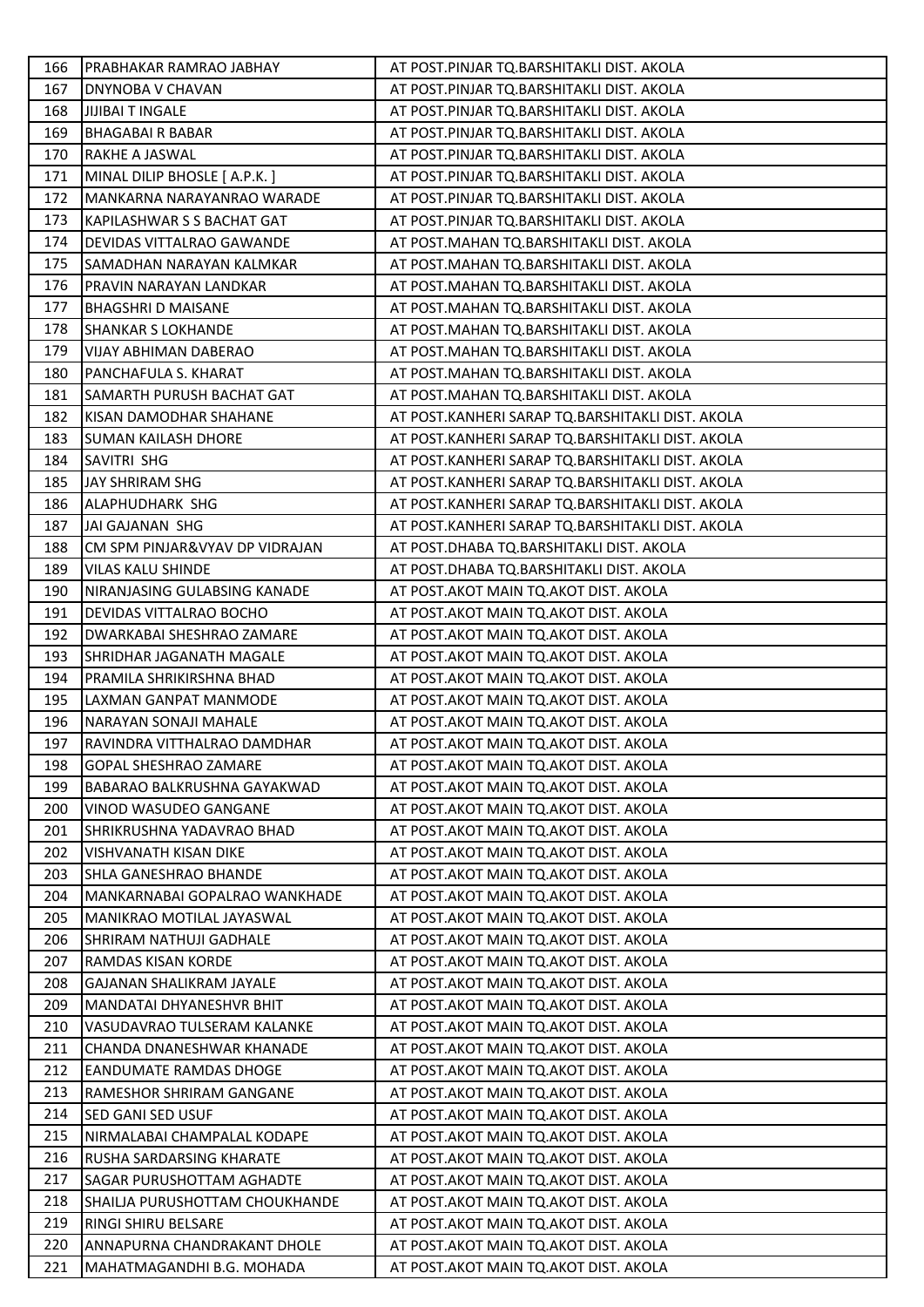| 222 | JAI MALHAR SHG AKOT [PURUSH]        | AT POST.AKOT MAIN TQ.AKOT DIST. AKOLA              |
|-----|-------------------------------------|----------------------------------------------------|
| 223 | <b>SULBHA MADHUKAR BOCHE</b>        | AT POST. AKOT CITY TQ. AKOT DIST. AKOLA            |
| 224 | MACHINDRA SADASHIV SOLANKE          | AT POST. AKOT CITY TQ. AKOT DIST. AKOLA            |
| 225 | RAJENDR JAYSHRIRAM MANKAR           | AT POST. AKOT CITY TQ. AKOT DIST. AKOLA            |
| 226 | A HAFIJ A SALAM                     | AT POST. AKOT CITY TQ. AKOT DIST. AKOLA            |
| 227 | KESHAV BALKRUSHNA MAKODE            | AT POST.AKOT CITY TQ.AKOT DIST. AKOLA              |
| 228 | SANTOSH PARASRAM PATHIRKAR          | AT POST.AKOT CITY TQ.AKOT DIST. AKOLA              |
| 229 | <b>SANGITA P GAWAI</b>              | AT POST. AKOT CITY TO. AKOT DIST. AKOLA            |
| 230 | <b>GOVIND MUKUND DHOKE</b>          | AT POST.AKOT NARSHING MANDIR TQ.AKOT DIST. AKOLA   |
| 231 | <b>SANTOSH BABA GAWADE</b>          | AT POST. AKOT NARSHING MANDIR TQ. AKOT DIST. AKOLA |
| 232 | JARAJI CHINDHAJI SARKATE            | AT POST.AKOT NARSHING MANDIR TQ.AKOT DIST. AKOLA   |
| 233 | <b>SHANTA GANPAT INGLE</b>          | AT POST.AKOT NARSHING MANDIR TQ.AKOT DIST. AKOLA   |
| 234 | <b>RUPALI RAMESH PADOLE</b>         | AT POST. AKOT NARSHING MANDIR TQ. AKOT DIST. AKOLA |
| 235 | CHAKARDHAR RAMKUSHAN KHAJONE        | AT POST. AKOT NARSHING MANDIR TQ. AKOT DIST. AKOLA |
| 236 | RAJENDR BHASKAR PANDE               | AT POST. AKOT NARSHING MANDIR TQ. AKOT DIST. AKOLA |
| 237 | GITABAI BRIJMOHAN SHARMA            | AT POST. AKOT NARSHING MANDIR TQ. AKOT DIST. AKOLA |
| 238 | KISHOR KANAHAIYALAL JAFARABADK      | AT POST. AKOT NARSHING MANDIR TQ. AKOT DIST. AKOLA |
| 239 | HAJARABI MO.YASIN                   | AT POST.AKOT NARSHING MANDIR TQ.AKOT DIST. AKOLA   |
| 240 | REKHA JAGATSHING THAKUR             | AT POST. AKOT NARSHING MANDIR TQ. AKOT DIST. AKOLA |
| 241 | <b>TULSIRAM DEVRAO GITE</b>         | AT POST.SAVARA TQ.AKOT DIST. AKOLA                 |
| 242 | <b>GANGADHAR KASIRAM BODALE</b>     | AT POST.SAVARA TQ.AKOT DIST. AKOLA                 |
| 243 | NATTHUJI MOTIRAM KATOLE             | AT POST.SAVARA TQ.AKOT DIST. AKOLA                 |
| 244 | <b>SHUBHANGI MANOHAR GAHALE</b>     | AT POST.SAVARA TQ.AKOT DIST. AKOLA                 |
| 245 | DEVNATH SHYAMJI CHAWARE             | AT POST.SAVARA TQ.AKOT DIST. AKOLA                 |
| 246 | DASARATH VITTAL WANKHADE            | AT POST.SAVARA TQ.AKOT DIST. AKOLA                 |
| 247 | PRAVIN BAVGAN PATIL                 | AT POST.SAVARA TQ.AKOT DIST. AKOLA                 |
| 248 | SHRKRUSHNA SAMPRAT TAYADE           | AT POST.SAVARA TQ.AKOT DIST. AKOLA                 |
| 249 | GOPALRAO RAJARAMJI MURHEKAR         | AT POST.SAVARA TQ.AKOT DIST. AKOLA                 |
| 250 | DWARKI LULAJI TAYDE                 | AT POST.SAVARA TQ.AKOT DIST. AKOLA                 |
| 251 | SRIRAM PANDURANG KALE               | AT POST.RAUNDALA TQ.AKOT DIST. AKOLA               |
| 252 | KAUSLYA GOVIND YALOKAR              | AT POST.RAUNDALA TQ.AKOT DIST. AKOLA               |
| 253 | <b>SHEVANTABAI RAIBHAN ATHAVALE</b> | AT POST.RAUNDALA TQ.AKOT DIST. AKOLA               |
| 254 | DEVKABAI JAGNATH SHENDE             | AT POST.RAUNDALA TQ.AKOT DIST. AKOLA               |
| 255 | ALPA BHUDHARAK ROUNDALA             | AT POST.RAUNDALA TQ.AKOT DIST. AKOLA               |
| 256 | <b>BHAGESWAR BCG ROUNDALA</b>       | AT POST.RAUNDALA TO.AKOT DIST. AKOLA               |
| 257 | SAHEBRAO TULSHIRAM DOUD             | AT POST. CHOHOTTA BAZARTQ.AKOT DIST. AKOLA         |
| 258 | <b>GANGUBAI RAMDAS BUNDE</b>        | AT POST. CHOHOTTA BAZARTQ.AKOT DIST. AKOLA         |
| 259 | ANNAPURNA GULABRAO INGLE            | AT POST. CHOHOTTA BAZARTQ.AKOT DIST. AKOLA         |
| 260 | ANJANABAI BHADUJI WANKHADE          | AT POST. CHOHOTTA BAZARTO. AKOT DIST. AKOLA        |
| 261 | SHANTABAI KISAN AGARKAR             | AT POST. CHOHOTTA BAZARTQ.AKOT DIST. AKOLA         |
| 262 | RAMDAS SDASHIV RANE                 | AT POST. CHOHOTTA BAZARTQ.AKOT DIST. AKOLA         |
| 263 | <b>SUNIL SHALIKRAM DHORE</b>        | AT POST. CHOHOTTA BAZARTQ.AKOT DIST. AKOLA         |
| 264 | <b>SUBHASH NAMDEV NAROKAR</b>       | AT POST. CHOHOTTA BAZARTQ.AKOT DIST. AKOLA         |
| 265 | VATSALABAI MAHADEV VASU             | AT POST. CHOHOTTA BAZARTQ.AKOT DIST. AKOLA         |
| 266 | REHAN ALI DIVAN ALI                 | AT POST. CHOHOTTA BAZARTQ.AKOT DIST. AKOLA         |
| 267 | PURNAJI P PATEKAR                   | AT POST. CHOHOTTA BAZARTQ.AKOT DIST. AKOLA         |
| 268 | <b>SSA MPSP VILAGE</b>              | AT POST. CHOHOTTA BAZARTQ.AKOT DIST. AKOLA         |
| 269 | KANHAIYALAL NANDALAL JOSHI          | AT POST. WARUL JAULKA TQ.AKOT DIST. AKOLA          |
| 270 | SARASVATABAIO NRAYAN JAMBALE        | AT POST. AKOLKHED TQ.AKOT DIST. AKOLA              |
| 271 | DIGAMBAR ANAND JAYLE                | AT POST. AKOLKHED TQ.AKOT DIST. AKOLA              |
| 272 | RAMRAO SADASHIV BONDOKAR            | AT POST. KUTASA TQ.AKOT DIST. AKOLA                |
| 273 | MOHANABAI HANUMANDAS SONI           | AT POST. KUTASA TQ.AKOT DIST. AKOLA                |
| 274 | <b>GULAB CHENDAJI ABAGAD</b>        | AT POST. KUTASA TQ.AKOT DIST. AKOLA                |
| 275 | SANTOSH GULAB WAGH                  | AT POST. KUTASA TQ.AKOT DIST. AKOLA                |
| 276 | ANANDA SUBHASH NIKADE               | AT POST. KUTASA TQ.AKOT DIST. AKOLA                |
| 277 | RAMBHAU SHIVRAM SABALE              | AT POST.MUNDGAON TQ.AKOT DIST. AKOLA               |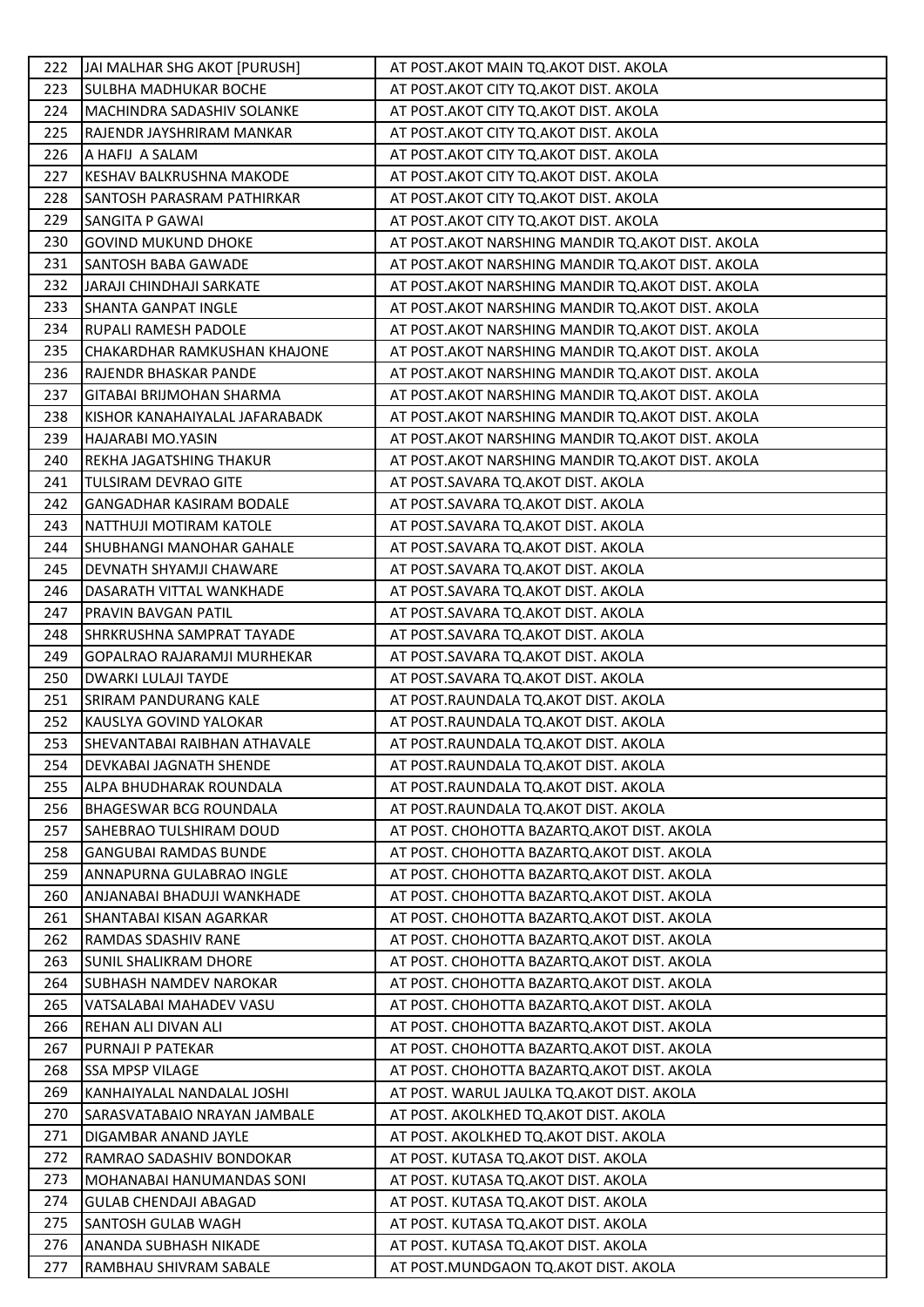| 278 | HASANKHA AMIRKHA PATHAN             | AT POST.TELHARA MAIN TQ.TELHARA DIST. AKOLA   |
|-----|-------------------------------------|-----------------------------------------------|
| 279 | A. RAHIM A. KARIM                   | AT POST. TELHARA MAIN TQ. TELHARA DIST. AKOLA |
| 280 | SHANTABAI GOPALRAO KHARCHE          | AT POST.TELHARA MAIN TQ.TELHARA DIST. AKOLA   |
| 281 | KU. MALA DNYANDEV RELE              | AT POST.TELHARA MAIN TQ.TELHARA DIST. AKOLA   |
| 282 | PARVATABAI PANDURANG THENGE         | AT POST.TELHARA MAIN TQ.TELHARA DIST. AKOLA   |
| 283 | <b>BALKRUSHNA PANDURANG DAHI</b>    | AT POST.TELHARA MAIN TQ.TELHARA DIST. AKOLA   |
| 284 | FIROJA YUSUF KHA                    | AT POST.TELHARA MAIN TQ.TELHARA DIST. AKOLA   |
| 285 | ATMARAM KASHIRAM BIHADE             | AT POST.TELHARA MAIN TQ.TELHARA DIST. AKOLA   |
| 286 | RAMESH RAMDAS RAUT                  | AT POST. TELHARA MAIN TQ. TELHARA DIST. AKOLA |
| 287 | SURESH GANPAT JADHAV                | AT POST.TELHARA MAIN TQ.TELHARA DIST. AKOLA   |
| 288 | DURGA GAJANAN RAUT                  | AT POST.TELHARA MAIN TQ.TELHARA DIST. AKOLA   |
| 289 | SHOBHA SHRIKRUSHAN SONONE           | AT POST.TELHARA MAIN TQ.TELHARA DIST. AKOLA   |
| 290 | <b>GUNWANTRAO SHESHRAO PATRIKAR</b> | AT POST.TELHARA CITY TQ.TELHARA DIST. AKOLA   |
| 291 | VASTALABAI SHRIRAM KARALE           | AT POST.HIWARKHED TQ.TELHARA DIST. AKOLA      |
| 292 | RUKHAMINI NATHMAL LAKHOTIYA         | AT POST.HIWARKHED TQ.TELHARA DIST. AKOLA      |
| 293 | KAMLABAI VISHVANATH TAPARE          | AT POST.HIWARKHED TQ.TELHARA DIST. AKOLA      |
| 294 | <b>GITABAI M GAWANDE</b>            | AT POST.HIWARKHED TQ.TELHARA DIST. AKOLA      |
| 295 | NAGORAO ARJUN SAWARKAR              | AT POST.HIWARKHED TQ.TELHARA DIST. AKOLA      |
| 296 | RUKHAMABAI LAXMAN GAWANDE           | AT POST.HIWARKHED TQ.TELHARA DIST. AKOLA      |
| 297 | RAMDAS MAHADAV BANTE                | AT POST.HIWARKHED TQ.TELHARA DIST. AKOLA      |
| 298 | VASANTRAO MAHADEV RAUT              | AT POST.HIWARKHED TQ.TELHARA DIST. AKOLA      |
| 299 | RADHESHYAM RAMCHANDRA DEWALE        | AT POST.HIWARKHED TQ.TELHARA DIST. AKOLA      |
| 300 | VILAS LAKSHMAN BANKAR               | AT POST.HIWARKHED TQ.TELHARA DIST. AKOLA      |
| 301 | SHE.UMAR SHE.AJIMODIIN              | AT POST.HIWARKHED TQ.TELHARA DIST. AKOLA      |
| 302 | S.SHAKIL S.AMAD                     | AT POST.HIWARKHED TQ.TELHARA DIST. AKOLA      |
| 303 | RAMESH JAYRAM MAHE                  | AT POST.HIWARKHED TQ.TELHARA DIST. AKOLA      |
| 304 | SHREERAM KISAN AJANE                | AT POST.HIWARKHED TQ.TELHARA DIST. AKOLA      |
| 305 | SUNDARA WASUDEV KHANDERAO           | AT POST.HIWARKHED TQ.TELHARA DIST. AKOLA      |
| 306 | SUMAN GARIBYA GAWATE                | AT POST.HIWARKHED TQ.TELHARA DIST. AKOLA      |
| 307 | <b>GANESH MONGA TANDIS</b>          | AT POST.HIWARKHED TQ.TELHARA DIST. AKOLA      |
| 308 | SURESH PANNALAL JAMBHALE            | AT POST.HIWARKHED TQ.TELHARA DIST. AKOLA      |
| 309 | ANTOSH SUDAMRAO SHENDURKAR          | AT POST.HIWARKHED TQ.TELHARA DIST. AKOLA      |
| 310 | <b>SUNITA ANIL GIRI</b>             | AT POST.HIWARKHED TQ.TELHARA DIST. AKOLA      |
| 311 | BHAULAL SANYA JAWARKAR              | AT POST.HIWARKHED TQ.TELHARA DIST. AKOLA      |
| 312 | SAMADHAN OMKAR BOLE                 | AT POST.DANAPUR TQ.TELHARA DIST. AKOLA        |
| 313 | PANDURANG KISAN HAGE                | AT POST.DANAPUR TQ.TELHARA DIST. AKOLA        |
| 314 | AVINASH V GAYAKI                    | AT POST.PATHARDI TQ.TELHARA DIST. AKOLA       |
| 315 | VISHNU A CHAMBARE                   | AT POST.BELKHED TQ.TELHARA DIST. AKOLA        |
| 316 | KAMLA HARIBHAU PARISKAR             | AT POST.BELKHED TQ.TELHARA DIST. AKOLA        |
| 317 | SHESHRAO MAROTI TAYDE               | AT POST.BELKHED TQ.TELHARA DIST. AKOLA        |
| 318 | RAMESH GOVINDA SOLANKE              | AT POST.BELKHED TQ.TELHARA DIST. AKOLA        |
| 319 | VISHWANATH DEVRAO DUTONDE           | AT POST.AADSUL TQ.TELHARA DIST. AKOLA         |
| 320 | VISHWANATH DATTU DHAKAR             | AT POST.AADSUL TQ.TELHARA DIST. AKOLA         |
| 321 | GAJANAN JANKIRAM MANJARE            | AT POST.AADSUL TQ.TELHARA DIST. AKOLA         |
| 322 | SALIMABI RAHEMAN                    | AT POST.AADSUL TQ.TELHARA DIST. AKOLA         |
| 323 | FIROJA PARVEEN ARIF KHA             | AT POST.AADSUL TQ.TELHARA DIST. AKOLA         |
| 324 | RAHUL SAMADHAN TELAGOTE             | AT POST.AADSUL TQ.TELHARA DIST. AKOLA         |
| 325 | SHAMRAO NAMDEO MATE                 | AT POST.ADAGAON BUJRUK TQ.TELHARA DIST. AKOLA |
| 326 | SUKHDEO NARSUJI WAGH                | AT POST.ADAGAON BUJRUK TQ.TELHARA DIST. AKOLA |
| 327 | <b>GAJANAN TULASIRAM GAVAI</b>      | AT POST.ADAGAON BUJRUK TQ.TELHARA DIST. AKOLA |
| 328 | PRATIBHA NILKANTH PATHRIKAR         | AT POST.ADAGAON BUJRUK TQ.TELHARA DIST. AKOLA |
| 329 | PRAFUL VIJAY DESHAMUKH              | AT POST.ADAGAON BUJRUK TQ.TELHARA DIST. AKOLA |
| 330 | PRATIBHA GAJANAN WANKLHADE          | AT POST.ADAGAON BUJRUK TQ.TELHARA DIST. AKOLA |
| 331 | <b>BHAGVAN SUKHADEO PANDE</b>       | AT POST.BALAPUR TQ.BALAPUR DIST. AKOLA        |
| 332 | PRITAM NARAYAN PANADRE              | AT POST.BALAPUR TQ.BALAPUR DIST. AKOLA        |
| 333 | SUBHADRA KISN BADVE                 | AT POST.BALAPUR TQ.BALAPUR DIST. AKOLA        |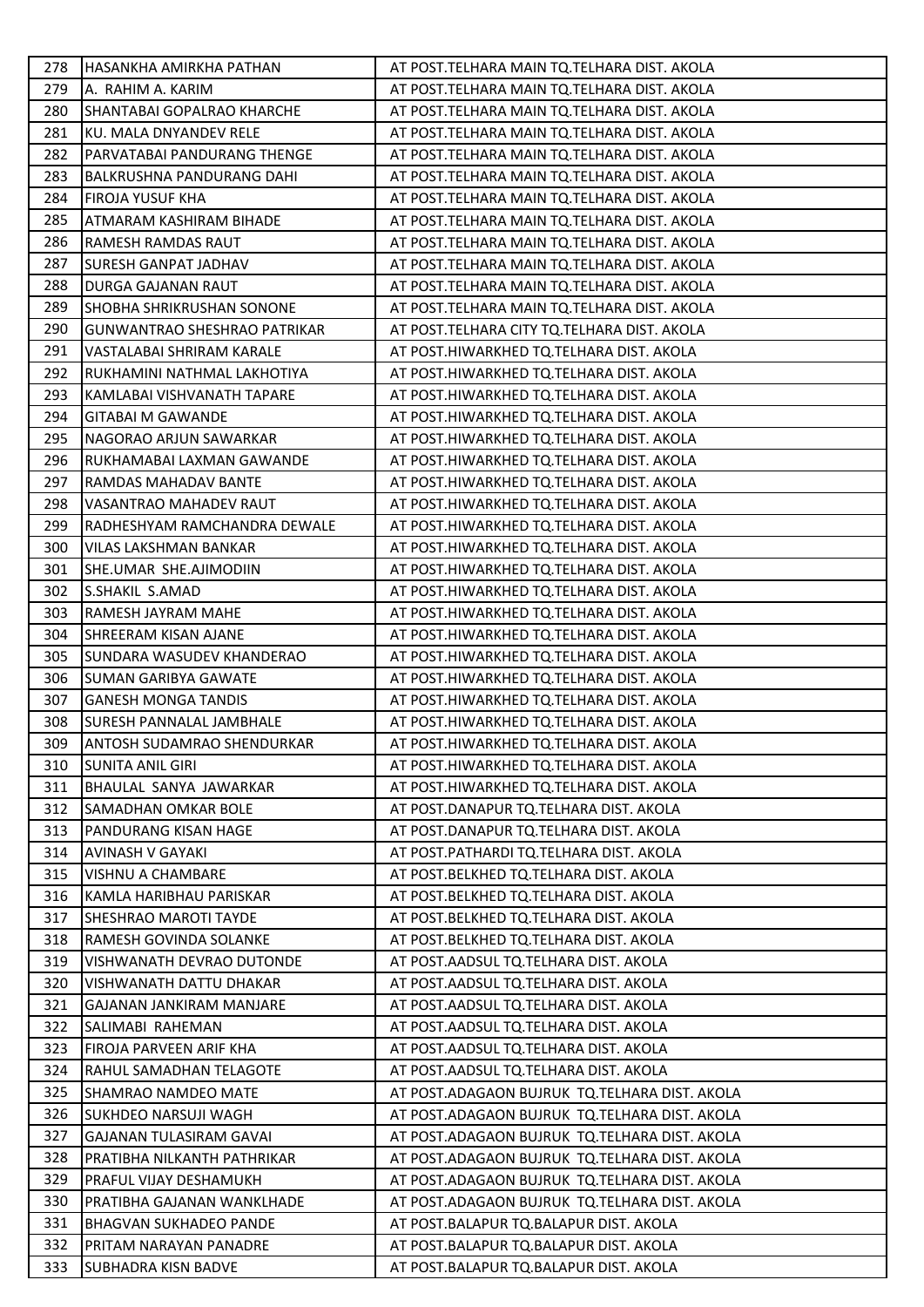| 334 | PRASHANT DIGAMBER LAHANE       | AT POST.BALAPUR TQ.BALAPUR DIST. AKOLA    |
|-----|--------------------------------|-------------------------------------------|
| 335 | MO IRFHAN ABDUL RAHEMAN        | AT POST.BALAPUR TQ.BALAPUR DIST. AKOLA    |
| 336 | JEENAT ANJUMJAMIR ANSAREE      | AT POST.BALAPUR TQ.BALAPUR DIST. AKOLA    |
| 337 | <b>MADHURI SHANKAR UMALE</b>   | AT POST.BALAPUR TQ.BALAPUR DIST. AKOLA    |
| 338 | M.SULTAN AHMAD. REHMAN         | AT POST.BALAPUR TQ.BALAPUR DIST. AKOLA    |
| 339 | VINA NINAJI PAKHARE            | AT POST.BALAPUR TQ.BALAPUR DIST. AKOLA    |
| 340 | DADARAO BHAURAO LANDE          | AT POST.BALAPUR TQ.BALAPUR DIST. AKOLA    |
| 341 | VISHRANTI DINKAR BODADE        | AT POST.BALAPUR TQ.BALAPUR DIST. AKOLA    |
| 342 | SACHIV SARPANCH GRA. BATWADI   | AT POST.BALAPUR TQ.BALAPUR DIST. AKOLA    |
| 343 | RAJESH VISHVNATH POHARE        | AT POST.URAL TQ.BALAPUR DIST. AKOLA       |
| 344 | SAHEBRAO HARISHCHANDRA DHAGE   | AT POST.URAL TQ.BALAPUR DIST. AKOLA       |
| 345 | GOVINDRAO NARAYAN REKADE       | AT POST.URAL TQ.BALAPUR DIST. AKOLA       |
| 346 | BABURAO HARIBHAU SHEJOLE       | AT POST.URAL TQ.BALAPUR DIST. AKOLA       |
| 347 | BHASKAR RAMDAS KAKAOTE         | AT POST.URAL TQ.BALAPUR DIST. AKOLA       |
| 348 | VITTHAL SHIVRAM KHETKAR        | AT POST.URAL TQ.BALAPUR DIST. AKOLA       |
| 349 | SHAKUNTALA SHANKAR MUNDE       | AT POST.URAL TQ.BALAPUR DIST. AKOLA       |
| 350 | <b>VITTHAL HIMMATRAO UMALE</b> | AT POST.URAL TQ.BALAPUR DIST. AKOLA       |
| 351 | SUDHKAR T BAKAL                | AT POST.URAL TQ.BALAPUR DIST. AKOLA       |
| 352 | MAHADEO MOTIRAM CHADNE         | AT POST.URAL TQ.BALAPUR DIST. AKOLA       |
| 353 | MAHADEV ZUMAN MANTKAR          | AT POST.URAL TQ.BALAPUR DIST. AKOLA       |
| 354 | ASHABAI DEVIDAS DURALKAR       | AT POST.URAL TQ.BALAPUR DIST. AKOLA       |
| 355 | MOHAMAD NASARULLA BANEMIYA     | AT POST.URAL TQ.BALAPUR DIST. AKOLA       |
| 356 | RAMABAI SHRIKRUSHNA BAKAL      | AT POST.URAL TQ.BALAPUR DIST. AKOLA       |
| 357 | SARDAR DAULAT DESHMUKH         | AT POST.URAL TQ.BALAPUR DIST. AKOLA       |
| 358 | SAMADHAN MAHADEV GOLE          | AT POST.URAL TQ.BALAPUR DIST. AKOLA       |
| 359 | HARIBHAU DAGDUJI KUDALE        | AT POST.URAL TQ.BALAPUR DIST. AKOLA       |
| 360 | SHEKH USMAN SHEKH SATTAR       | AT POST.URAL TQ.BALAPUR DIST. AKOLA       |
| 361 | MAH JOTIBA PHULE BACHAT GAT    | AT POST.URAL TQ.BALAPUR DIST. AKOLA       |
| 362 | KRUSHI B SHIKSHAN PRASARAK MA  | AT POST. WADEGAON TO. BALAPUR DIST. AKOLA |
| 363 | ANIL SAHEBRAO NAKAT            | AT POST. WADEGAON TQ. BALAPUR DIST. AKOLA |
| 364 | SHYAMSUNDAR MOHAN LAHANE       | AT POST. WADEGAON TQ. BALAPUR DIST. AKOLA |
| 365 | ANNPURNA WAMAN KHARATE         | AT POST. WADEGAON TQ. BALAPUR DIST. AKOLA |
| 366 | KAUSHALYA GANGARAM SHRINATH    | AT POST. WADEGAON TQ. BALAPUR DIST. AKOLA |
| 367 | BHAGIRATHI UKARDA BAWANE       | AT POST. WADEGAON TQ. BALAPUR DIST. AKOLA |
| 368 | ASARABAI SAKHARAM SHAHANE      | AT POST. WADEGAON TQ. BALAPUR DIST. AKOLA |
| 369 | ANUSAYA KISAN MASANE           | AT POST. WADEGAON TQ. BALAPUR DIST. AKOLA |
| 370 | BHAGRATHI SADASHIW PALHADE     | AT POST. WADEGAON TQ. BALAPUR DIST. AKOLA |
| 371 | JANDABI HATAMSHA               | AT POST. WADEGAON TQ. BALAPUR DIST. AKOLA |
| 372 | LAXMIBAI SAMPAT INGLE          | AT POST. WADEGAON TO. BALAPUR DIST. AKOLA |
| 373 | BHAGIRATHI GIRMAJI CHAHAKAR    | AT POST. WADEGAON TQ. BALAPUR DIST. AKOLA |
| 374 | TULSABAI GANGARAM SONTAKKE     | AT POST. WADEGAON TQ. BALAPUR DIST. AKOLA |
| 375 | KAUSALYA SUKHADEO GAYAKWAD     | AT POST. WADEGAON TQ. BALAPUR DIST. AKOLA |
| 376 | ANNAPURNA NAMDEO GAYAKWAD      | AT POST. WADEGAON TQ. BALAPUR DIST. AKOLA |
| 377 | AJABRAO LALJI SAWDEKAR         | AT POST. WADEGAON TQ. BALAPUR DIST. AKOLA |
| 378 | AMBABAI BHIMRAO TAYADE         | AT POST. WADEGAON TQ. BALAPUR DIST. AKOLA |
| 379 | CHINKABAI RAGHOJI MASANE       | AT POST. WADEGAON TQ. BALAPUR DIST. AKOLA |
| 380 | <b>BHIKABAI BHAGWAN PATOND</b> | AT POST. WADEGAON TQ. BALAPUR DIST. AKOLA |
| 381 | DEWAKI IDRABHAN DONGARE        | AT POST. WADEGAON TQ. BALAPUR DIST. AKOLA |
| 382 | GODAWARI SITARAM MANEKAR       | AT POST. WADEGAON TQ. BALAPUR DIST. AKOLA |
| 383 | JANABAI NARAYAN DONGARE        | AT POST. WADEGAON TQ. BALAPUR DIST. AKOLA |
| 384 | CHAMPABAI KASHIRAM TAYADE      | AT POST. WADEGAON TQ. BALAPUR DIST. AKOLA |
| 385 | <b>GANGA BABAN CHICHOLKAR</b>  | AT POST. WADEGAON TQ. BALAPUR DIST. AKOLA |
| 386 | PARWATI SADASHIW LANDE         | AT POST. WADEGAON TQ. BALAPUR DIST. AKOLA |
| 387 | RATANBAI RAJARAM KHANDARE      | AT POST. WADEGAON TQ. BALAPUR DIST. AKOLA |
| 388 | RUKHAMINI JAYPAL RATHOD        | AT POST. WADEGAON TQ. BALAPUR DIST. AKOLA |
| 389 | SHEWTA YASHWANT SONTKKE        | AT POST. WADEGAON TQ. BALAPUR DIST. AKOLA |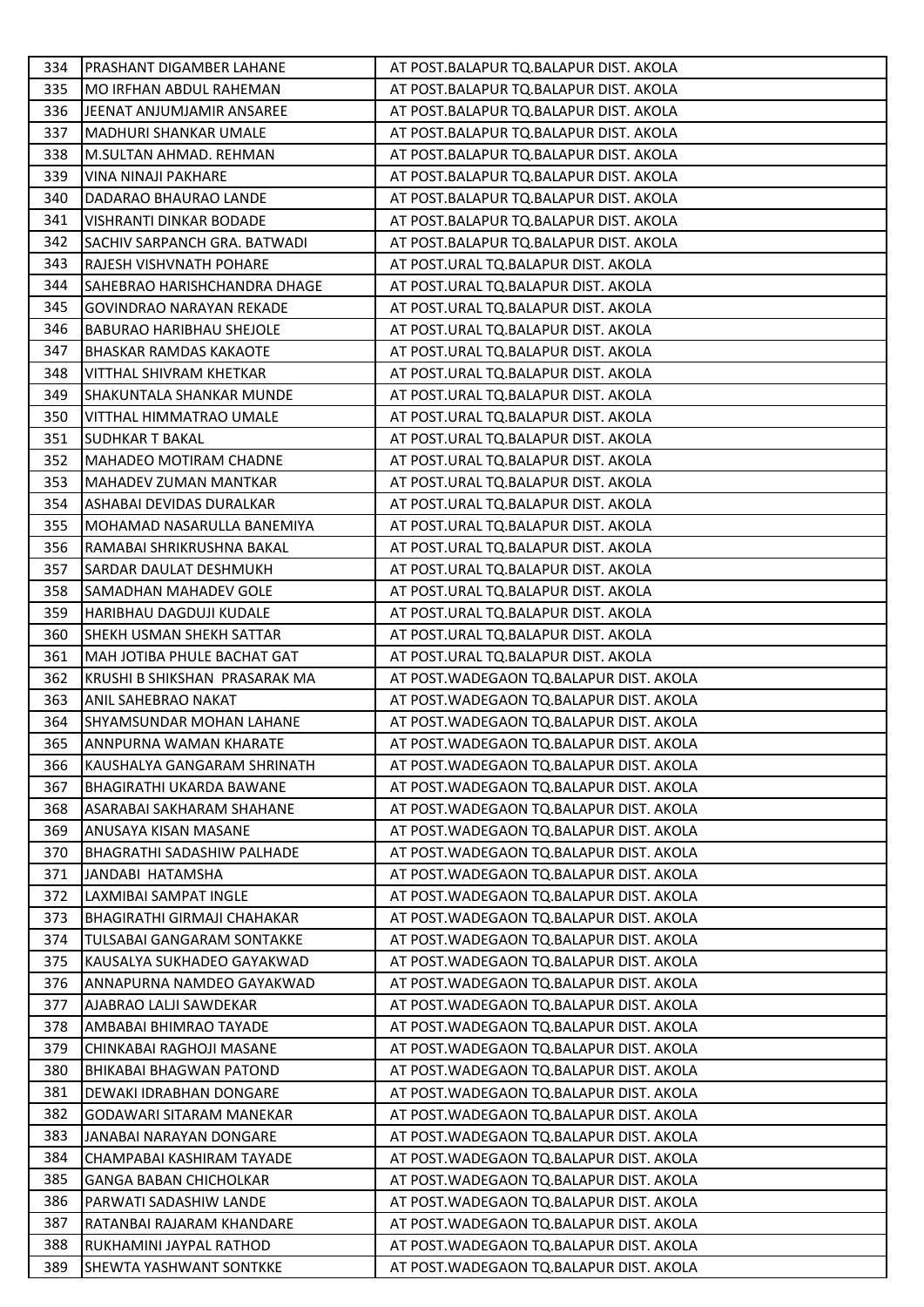| 390        | SHEWANTA VISHRAM BHOSALE                       | AT POST. WADEGAON TQ. BALAPUR DIST. AKOLA                                       |
|------------|------------------------------------------------|---------------------------------------------------------------------------------|
| 391        | SARASWATI LAXMAN GAYAKWAD                      | AT POST. WADEGAON TQ. BALAPUR DIST. AKOLA                                       |
| 392        | BHIMABAI PANDURANG JANJAL                      | AT POST. WADEGAON TQ. BALAPUR DIST. AKOLA                                       |
| 393        | <b>MOTIRAM SUKHDEV POPALE</b>                  | AT POST. WADEGAON TQ. BALAPUR DIST. AKOLA                                       |
| 394        | <b>GUMANSING VISHRAM SOLANKE</b>               | AT POST. WADEGAON TQ. BALAPUR DIST. AKOLA                                       |
| 395        | KAMINIBAI SADASHIV DHAKRE                      | AT POST. WADEGAON TQ. BALAPUR DIST. AKOLA                                       |
| 396        | SUSHILABAI TUKARAM KAKAD                       | AT POST. WADEGAON TQ. BALAPUR DIST. AKOLA                                       |
| 397        | YASHODABAI SUKHADEV KATAKHEDE                  | AT POST. WADEGAON TQ. BALAPUR DIST. AKOLA                                       |
| 398        | MAHADEO RAMBHAN TAYADE                         | AT POST. WADEGAON TQ. BALAPUR DIST. AKOLA                                       |
| 399        | T M WAKODE                                     | AT POST.NIMBA TQ.BALAPUR DIST. AKOLA                                            |
| 400        | D B SHEGOKAR                                   | AT POST.NIMBA TQ.BALAPUR DIST. AKOLA                                            |
| 401        | A R MALI                                       | AT POST.NIMBA TQ.BALAPUR DIST. AKOLA                                            |
| 402        | S K TAYDE                                      | AT POST.NIMBA TQ.BALAPUR DIST. AKOLA                                            |
| 403        | TUKARAM RUNGAJI MASKAR                         | AT POST.NIMBA TQ.BALAPUR DIST. AKOLA                                            |
| 404        | S SHAH JAMIR SHAH                              | AT POST.NIMBA TQ.BALAPUR DIST. AKOLA                                            |
| 405        | <b>ANJANABAI S TAYADE</b>                      | AT POST.NIMBA TQ.BALAPUR DIST. AKOLA                                            |
| 406        | RAGHUNATH RAMKRUSHNA SABE                      | AT POST.NIMBA TQ.BALAPUR DIST. AKOLA                                            |
| 407        | SUDHAKAR PUNDALIK KALE                         | AT POST.NIMBA TQ.BALAPUR DIST. AKOLA                                            |
| 408        | TULSHIRAM F INGALE                             | AT POST.NIMBA TQ.BALAPUR DIST. AKOLA                                            |
| 409        | S RASHID S BIRAN                               | AT POST.NIMBA TQ.BALAPUR DIST. AKOLA                                            |
| 410        | VINOD R MORKHADE                               | AT POST.NIMBA TQ.BALAPUR DIST. AKOLA                                            |
| 411        | <b>SHANKAR R TAYADE</b>                        | AT POST.NIMBA TQ.BALAPUR DIST. AKOLA                                            |
| 412        | <b>SUPADA G BHIVATE</b>                        | AT POST.NIMBA TQ.BALAPUR DIST. AKOLA                                            |
| 413        | SHOBHATAI VASUDEV SHINGOLKAR                   | AT POST.NIMBA TQ.BALAPUR DIST. AKOLA                                            |
| 414        | NIRMALABAI HARICHANDRA TAYADE                  | AT POST.NIMBA TQ.BALAPUR DIST. AKOLA                                            |
| 415        | DIPAK HARISHCHANDRA TAYADE                     | AT POST.NIMBA TQ.BALAPUR DIST. AKOLA                                            |
| 416        | SOURABH R SANJOLE                              | AT POST.NIMBA TQ.BALAPUR DIST. AKOLA                                            |
| 417        | SHIVKA PANI SAT YOJ BAHADURA                   | AT POST.NIMBA TQ.BALAPUR DIST. AKOLA                                            |
| 418        | JAGRUTI M S MOKHA                              | AT POST.NIMBA TQ.BALAPUR DIST. AKOLA                                            |
| 419        | <b>GORAKSHAN SANS SHEGAON</b>                  | AT POST.NIMBA TQ.BALAPUR DIST. AKOLA                                            |
| 420        | TANABI A JATIN                                 | AT POST.PARAS TQ.BALAPUR DIST. AKOLA                                            |
| 421        | SHE KASAM SHE RAJAK                            | AT POST.PARAS TQ.BALAPUR DIST. AKOLA                                            |
| 422        | <b>MOTIRAM SAKHARAM MHAISNE</b>                | AT POST.PARAS TQ.BALAPUR DIST. AKOLA                                            |
| 423        | R R ENTERPRISES                                | AT POST.PARAS TQ.BALAPUR DIST. AKOLA                                            |
| 424        | BHIMRAO RAJARAM KHANDARE                       | AT POST.PARAS TQ.BALAPUR DIST. AKOLA                                            |
| 425        | <b>BRAHMANI CONSTRUCTION PARAS</b>             | AT POST.PARAS TQ.BALAPUR DIST. AKOLA                                            |
| 426        | DHANODAY EDU PRA MANDAL                        | AT POST.PARAS TQ.BALAPUR DIST. AKOLA                                            |
| 427        | DHANODAY EDU PRA MANDAL                        | AT POST.HATRUN TQ.BALAPUR DIST. AKOLA                                           |
| 428        | JAI SRIRAM SIKSHA KRIDA MANDAL                 | AT POST.HATRUN TQ.BALAPUR DIST. AKOLA                                           |
| 429        | SARASWATI VYAM KRI ARO ARO SOC                 | AT POST.HATRUN TQ.BALAPUR DIST. AKOLA                                           |
| 430        | RAHEMATULLA URDU JR COLL                       | AT POST.HATRUN TQ.BALAPUR DIST. AKOLA                                           |
| 431        | SSAMPSP MALVADA                                | AT POST.HATRUN TQ.BALAPUR DIST. AKOLA                                           |
| 432        | <b>GRAM AROG PANI PUR HATRUN</b>               | AT POST.HATRUN TQ.BALAPUR DIST. AKOLA                                           |
| 433        | PRE & HM M GANDHI VIDYALAYA                    | AT POST.HATRUN TQ.BALAPUR DIST. AKOLA                                           |
| 434        | HM SANJAY GANDHI URDU SCHOOL                   | AT POST.HATRUN TQ.BALAPUR DIST. AKOLA                                           |
| 435        | S GAJANAN MAH S H G SINGOLI                    | AT POST.HATRUN TQ.BALAPUR DIST. AKOLA                                           |
| 436        | PRE & HM ASHRAM SCH HATRUN                     | AT POST.HATRUN TQ.BALAPUR DIST. AKOLA                                           |
| 437        | SEC GRAM PANCHAYAT SINGOLI                     | AT POST.HATRUN TQ.BALAPUR DIST. AKOLA                                           |
| 438        | PRE & SEC GRA PANI PUR SINGOLI                 | AT POST.HATRUN TQ.BALAPUR DIST. AKOLA                                           |
| 439        | SEC G P BORGAON VAIRALE                        | AT POST.HATRUN TQ.BALAPUR DIST. AKOLA                                           |
| 440        | HM MAHATMA GANDHI VID HATRUN                   | AT POST.HATRUN TQ.BALAPUR DIST. AKOLA                                           |
| 441        | H M Z P HIGH SCHOOL MORZADI                    | AT POST.HATRUN TQ.BALAPUR DIST. AKOLA                                           |
| 442        | <b>GRAM AROG PANI PUR MALVADA</b>              | AT POST.HATRUN TQ.BALAPUR DIST. AKOLA                                           |
| 443<br>444 | UTTAM BAHU UDA SOC<br>MAMTA MAHILA BCG MALWADA | AT POST.HATRUN TQ.BALAPUR DIST. AKOLA                                           |
| 445        | KALAWATI AVDHUT GOMASE                         | AT POST.HATRUN TQ.BALAPUR DIST. AKOLA<br>AT POST. VYALA TQ. BALAPUR DIST. AKOLA |
|            |                                                |                                                                                 |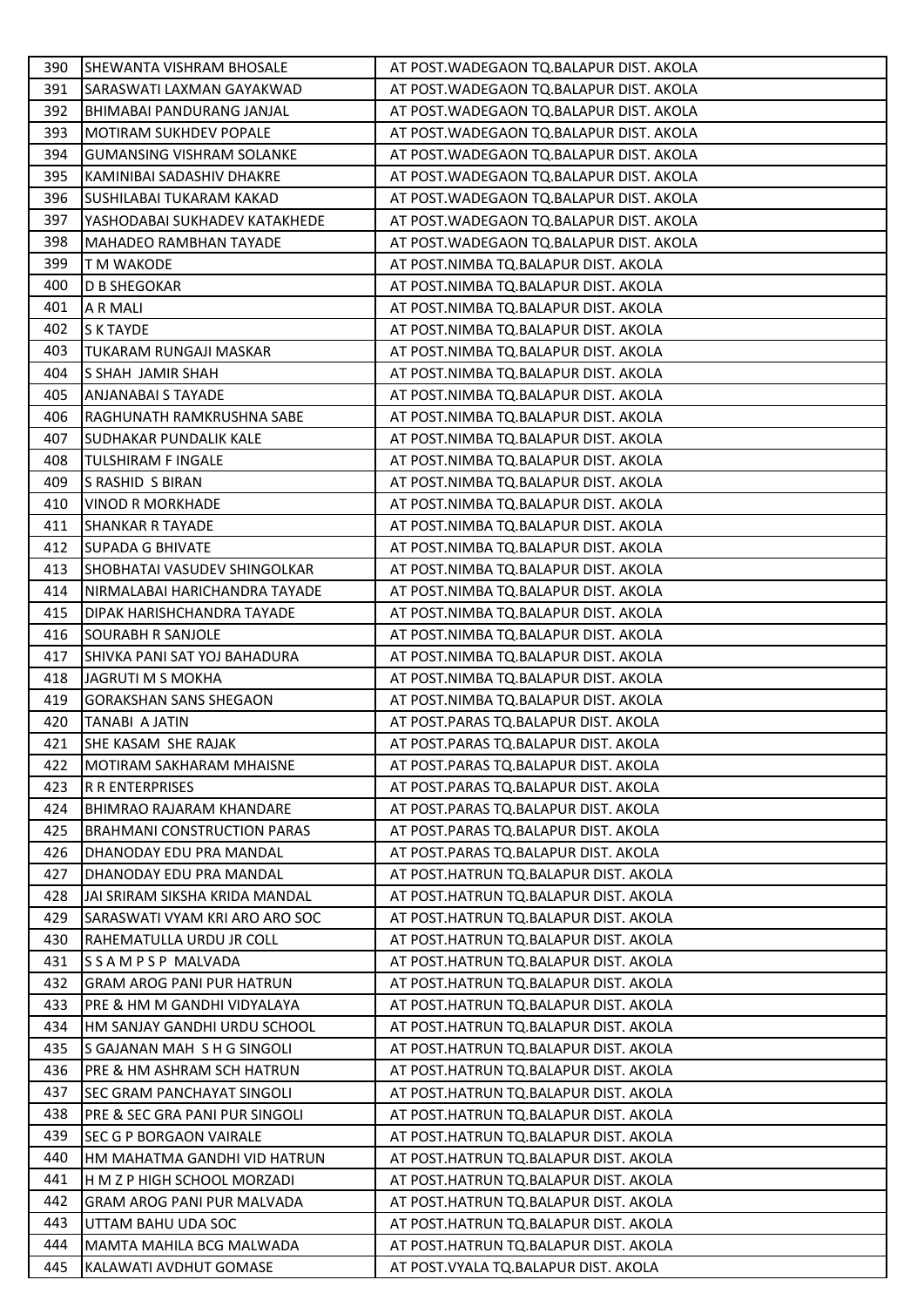| 446 | SHESHRAO NAMDEO CHINCHOLKAR    | AT POST. VYALA TQ. BALAPUR DIST. AKOLA                   |
|-----|--------------------------------|----------------------------------------------------------|
| 447 | SHOBHA SIDHARTH DANDI          | AT POST. VYALA TQ. BALAPUR DIST. AKOLA                   |
| 448 | DIGMABAR KISAN GIRHE           | AT POST. VYALA TQ. BALAPUR DIST. AKOLA                   |
| 449 | MURLIDAR GOVINDA SARSKAR       | AT POST.PATUR TQ.PATUR DIST. AKOLA                       |
| 450 | SHANTABAI TRAMBAK NIBOKAR      | AT POST.PATUR TQ.PATUR DIST. AKOLA                       |
| 451 | K. PRAMUKH K.SCHOOL MALRAJURA  | AT POST.PATUR TQ.PATUR DIST. AKOLA                       |
| 452 | SYED SAMIR KADRI S. NURUL K.   | AT POST.PATUR TQ.PATUR DIST. AKOLA                       |
| 453 | SANGHAPAL SAHADEO KHANDARE     | AT POST.PATUR TQ.PATUR DIST. AKOLA                       |
| 454 | GAJENDR MADUKAR BALAPURE AND S | AT POST.PATUR TQ.PATUR DIST. AKOLA                       |
| 455 | SADANAND KASHIRAM BARATE       | AT POST.PATUR TQ.PATUR DIST. AKOLA                       |
| 456 | ALTAP HUSHEN MAHEMUD .HU       | AT POST.PATUR TQ.PATUR DIST. AKOLA                       |
| 457 | SHAKUNTALA SAKHARAM KARWATE    | AT POST.PATUR TQ.PATUR DIST. AKOLA                       |
| 458 | SUNIL DNYANDEO DONGRE          | AT POST.PATUR TQ.PATUR DIST. AKOLA                       |
| 459 | NITIN NIRANJAN KHADKE          | AT POST.PATUR TQ.PATUR DIST. AKOLA                       |
| 460 | MAHAJABEEN PARVINAVI SY. KABIR | AT POST.PATUR TQ.PATUR DIST. AKOLA                       |
| 461 | RUKHASANA BI J. SK. RAZIQ      | AT POST.PATUR TQ.PATUR DIST. AKOLA                       |
| 462 | <b>GANGUBAI LAXMAN GADGE</b>   | AT POST.PATUR TQ.PATUR DIST. AKOLA                       |
| 463 | NANASAHEB MAH.BACH.GAT         | AT POST.PATUR TQ.PATUR DIST. AKOLA                       |
| 464 | SAYABAI SUPAJI BADHE           | AT POST.CHANNI TQ.PATUR DIST. AKOLA                      |
| 465 | JAYSIGH AMARSIGH CHAVHAN       | AT POST.CHANNI TQ.PATUR DIST. AKOLA                      |
| 466 | <b>MAHADEV SADASHIV RAUT</b>   | AT POST.CHANNI TQ.PATUR DIST. AKOLA                      |
| 467 | KESOAR SALKRAM JAVKE           | AT POST.CHANNI TQ.PATUR DIST. AKOLA                      |
| 468 | RAMKRISHNA SURYBHAN TAYDE      | AT POST.CHANNI TQ.PATUR DIST. AKOLA                      |
| 469 | SADANAND U HIVRALE             | AT POST.ALEGAON TQ.PATUR DIST. AKOLA                     |
| 470 | PARVATABAI RAMCHARAN WANKHADE  | AT POST.ALEGAON TQ.PATUR DIST. AKOLA                     |
| 471 | <b>BHULABAI D RATHOD</b>       | AT POST.ALEGAON TQ.PATUR DIST. AKOLA                     |
| 472 | <b>GYABAI RAJARAM GIRHE</b>    | AT POST.ALEGAON TQ.PATUR DIST. AKOLA                     |
| 473 | MOTIRAM KHANDU CHONDAKAR       | AT POST.ALEGAON TQ.PATUR DIST. AKOLA                     |
| 474 | SAMADHAN PRALHAD RUPRAKAR      | AT POST.ALEGAON TQ.PATUR DIST. AKOLA                     |
| 475 | ARUNA GOPAL KALE               | AT POST.ALEGAON TQ.PATUR DIST. AKOLA                     |
| 476 | SABARA BI S. KADAR             | AT POST.ALEGAON TQ.PATUR DIST. AKOLA                     |
| 477 | <b>SHANTA S SASANE</b>         | AT POST.ALEGAON TQ.PATUR DIST. AKOLA                     |
| 478 | RAMESH V LOKHANDE              | AT POST.ALEGAON TQ.PATUR DIST. AKOLA                     |
| 479 | WASUDEV SHANKAR LAMANE         | AT POST. VIWARA BABHULGAON TQ. PATUR DIST. AKOLA         |
| 480 | A.MUBIN A.SAID                 | AT POST. MURTIZAPUR MAIN TO. MURTIZAPUR DIST. AKOLA      |
| 481 | <b>BABAN JAIRAM MAHALLE</b>    | AT POST. MURTIZAPUR MAIN TQ. MURTIZAPUR DIST. AKOLA      |
| 482 | SHAMRAO DEORAO KHANDEKAR       | AT POST. MURTIZAPUR MAIN TQ. MURTIZAPUR DIST. AKOLA      |
| 483 | <b>UDEBHAN BAPUNA TAYDE</b>    | AT POST.MURTIZAPUR MAIN TO.MURTIZAPUR DIST. AKOLA        |
| 484 | DWARKABAI KISAN KHOBAGADE      | AT POST.MURTIZAPUR MAIN TQ.MURTIZAPUR DIST. AKOLA        |
| 485 | YASHWANT SHIVRAM GAWANDE       | AT POST. MURTIZAPUR MAIN TQ. MURTIZAPUR DIST. AKOLA      |
| 486 | MIR HUSEN BEG AHAMAD BEG       | AT POST.MURTIZAPUR MAIN TQ.MURTIZAPUR DIST. AKOLA        |
| 487 | VINAYAK LAKSHMAN VASU          | AT POST.MURTIZAPUR MAIN TQ.MURTIZAPUR DIST. AKOLA        |
| 488 | DAMODAR PANDURANG TIDAKE       | AT POST. MURTIZAPUR MAIN TQ. MURTIZAPUR DIST. AKOLA      |
| 489 | JORJ DEVIDAS GAWANDE           | AT POST.MURTIZAPUR MAIN TQ.MURTIZAPUR DIST. AKOLA        |
| 490 | <b>BALU GULABRAO SATINGE</b>   | AT POST.MURTIZAPUR MAIN TQ.MURTIZAPUR DIST. AKOLA        |
| 491 | VITHABAI BHAGVAN TONDALE       | AT POST.MURTIZAPUR MAIN TQ.MURTIZAPUR DIST. AKOLA        |
| 492 | PUNDLIK JAGTRAM KHAMBALKAR     | AT POST.MURTIZAPUR MAIN TQ.MURTIZAPUR DIST. AKOLA        |
| 493 | SUMAN RAMBHAU TAMBHAKE         | AT POST.MURTIZAPUR MAIN TQ.MURTIZAPUR DIST. AKOLA        |
| 494 | OMPRAKASH YOGESHWAR DIKSHIT    | AT POST.MURTIZAPUR MAIN TQ.MURTIZAPUR DIST. AKOLA        |
| 495 | <b>GODAVARI NATTHU SAGARE</b>  | AT POST.MURTIZAPUR MAIN TQ.MURTIZAPUR DIST. AKOLA        |
| 496 | GRAMIN PANI PURA. & SWACHHA.S. | AT POST.MURTIZAPUR MAIN TQ.MURTIZAPUR DIST. AKOLA        |
| 497 | YASHVANT GRAM SAMRUDDHI YOJ    | AT POST.MURTIZAPUR MAIN TQ.MURTIZAPUR DIST. AKOLA        |
| 498 | SUNIL BANSILAL LAKHOTIYA       | AT POST.MURTIZAPUR MARKET YARD TQ.MURTIZAPUR DIST. AKOLA |
| 499 | <b>SHOBHA ARUN KATE</b>        | AT POST.MURTIZAPUR MARKET YARD TQ.MURTIZAPUR DIST. AKOLA |
| 500 | SAKHI MAHILA BACHAT GAT        | AT POST.MURTIZAPUR MARKET YARD TQ.MURTIZAPUR DIST. AKOLA |
| 501 | SINDHUTAI BHAURAO VAROKAR      | AT POST.MURTIZAPUR MARKET YARD TQ.MURTIZAPUR DIST. AKOLA |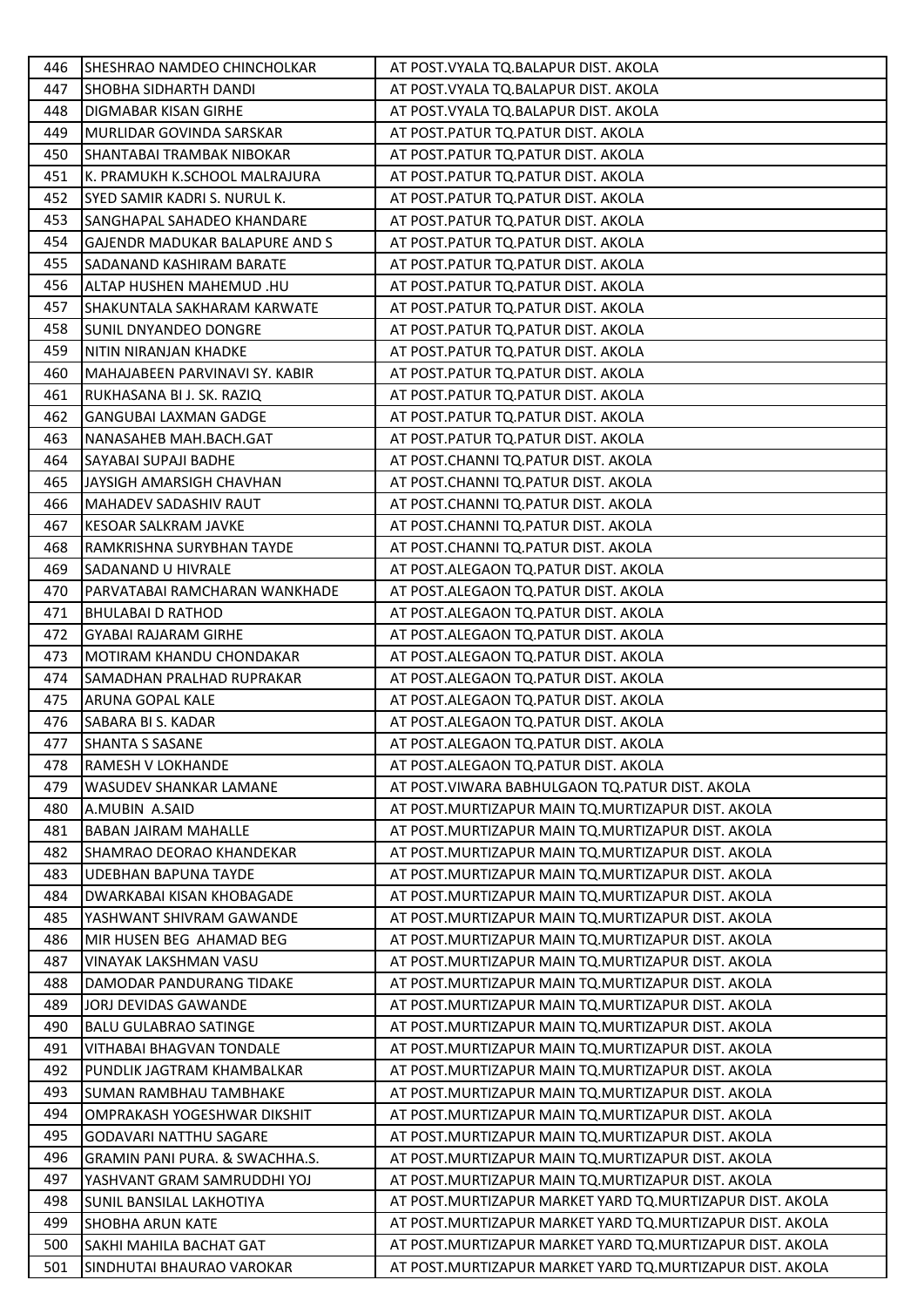| 502 | <b>MAKBUL IBHRAHIM ATTAR</b>    | AT POST. MURTIZAPUR CITY TO. MURTIZAPUR DIST. AKOLA |
|-----|---------------------------------|-----------------------------------------------------|
| 503 | SHIVLAL LAKSHMAN SHINDE         | AT POST. MURTIZAPUR CITY TQ. MURTIZAPUR DIST. AKOLA |
| 504 | ANSAR AHAMAD MAKSUD AHEMAD      | AT POST. MURTIZAPUR CITY TO. MURTIZAPUR DIST. AKOLA |
| 505 | RAJU PARASNATH YADAV            | AT POST. MURTIZAPUR CITY TQ. MURTIZAPUR DIST. AKOLA |
| 506 | PRAFUL SHANKAR JAMNIK           | AT POST. MURTIZAPUR CITY TQ. MURTIZAPUR DIST. AKOLA |
| 507 | PAPPU SUDARSHAN BHAGAT          | AT POST.MURTIZAPUR CITY TQ.MURTIZAPUR DIST. AKOLA   |
| 508 | SHASHIKALA CHIMAJI MAHANUR      | AT POST.MANA TQ.MURTIZAPUR DIST. AKOLA              |
| 509 | RAMESHWAR MAROTI KHANDARE       | AT POST.MANA TQ.MURTIZAPUR DIST. AKOLA              |
| 510 | PRABHAKAR M JAYSIGHPURE         | AT POST.MANA TQ.MURTIZAPUR DIST. AKOLA              |
| 511 | DEVIDAS SHAMRAO GAYKWAD         | AT POST.MANA TQ.MURTIZAPUR DIST. AKOLA              |
| 512 | RAMRAO SAKHARAM LANJEVAR        | AT POST.MANA TQ.MURTIZAPUR DIST. AKOLA              |
| 513 | NAFIJABI NAIMODDIN KHANM        | AT POST.MANA TQ.MURTIZAPUR DIST. AKOLA              |
| 514 | NILIMA BIBISAR HUMNE            | AT POST.MANA TQ.MURTIZAPUR DIST. AKOLA              |
| 515 | AMOL MOHAN KHANDARE             | AT POST.MANA TQ.MURTIZAPUR DIST. AKOLA              |
| 516 | SUBHASH MUDAGAL SOLANKE         | AT POST.MANA TQ.MURTIZAPUR DIST. AKOLA              |
| 517 | <b>GOPAL BHIBNRAO DESHMUKH</b>  | AT POST.MANA TQ.MURTIZAPUR DIST. AKOLA              |
| 518 | RAVINDRA SHIVANI SABALE         | AT POST.KURUM TQ.MURTIZAPUR DIST. AKOLA             |
| 519 | <b>GHANSHYAM G. HINGANKAR</b>   | AT POST.KURUM TQ.MURTIZAPUR DIST. AKOLA             |
| 520 | MINASHI SANJAY BHASIN           | AT POST.KURUM TQ.MURTIZAPUR DIST. AKOLA             |
| 521 | SHALIGRAM LALAJI MANMODE        | AT POST.KURUM TQ.MURTIZAPUR DIST. AKOLA             |
| 522 | BANKABAI MAHADEVRAO BADHE       | AT POST.KURUM TQ.MURTIZAPUR DIST. AKOLA             |
| 523 | MOTIRAM GOTUJI INGOLE           | AT POST.KURUM TQ.MURTIZAPUR DIST. AKOLA             |
| 524 | DIPALI PRADIPRAO DESHMUKH       | AT POST.KURUM TQ.MURTIZAPUR DIST. AKOLA             |
| 525 | SACHIV GRAM PANCHYAT            | AT POST.KARANJA MAIN.TQ.KARANJA DIST. WASHIM        |
| 526 | DALIT WASTI SUDHAR GAIVAL       | AT POST.KARANJA MAIN.TQ.KARANJA DIST. WASHIM        |
| 527 | <b>MANGLA RAMDAS NAGE</b>       | AT POST.KARANJA MAIN.TQ.KARANJA DIST. WASHIM        |
| 528 | SHALIGRAM BHIWAJI KHANDE        | AT POST.KARANJA MAIN.TQ.KARANJA DIST. WASHIM        |
| 529 | KAUSALYABAI SHALIKRAM RATHOD    | AT POST.KARANJA MAIN.TQ.KARANJA DIST. WASHIM        |
| 530 | LAXMAN DEVIDAS JADHAV           | AT POST.KARANJA MAIN.TQ.KARANJA DIST. WASHIM        |
| 531 | SALMA KHATUN GULAM KA. DUJA     | AT POST.KARANJA MAIN.TQ.KARANJA DIST. WASHIM        |
| 532 | SARUBAI VITTHAL PINGALE         | AT POST.KARANJA MAIN.TQ.KARANJA DIST. WASHIM        |
| 533 | DADARAO BALAJI ADHAU            | AT POST.KARANJA MAIN.TQ.KARANJA DIST. WASHIM        |
| 534 | TAIBAI TULSHIRAM CHAUDHARI      | AT POST.KARANJA MAIN.TO.KARANJA DIST. WASHIM        |
| 535 | <b>NARAYAN KISAN GIRI</b>       | AT POST.KARANJA MAIN.TQ.KARANJA DIST. WASHIM        |
| 536 | <b>PRAKASH DADARAO MIZIPURE</b> | AT POST.KARANJA MAIN.TQ.KARANJA DIST. WASHIM        |
| 537 | SUMAN DURYODHAN LINGATE         | AT POST.KARANJA MAIN.TQ.KARANJA DIST. WASHIM        |
| 538 | ALIMUDDIN MO NIJAUDDIN          | AT POST.KARANJA MAIN.TQ.KARANJA DIST. WASHIM        |
| 539 | DR SHYAMSUNDAR RAMNARAYANJI CH  | AT POST.KARANJA MAIN.TQ.KARANJA DIST. WASHIM        |
| 540 | ISURESH RAMNARAYAN CHANDAK      | AT POST.KARANJA MAIN.TQ.KARANJA DIST. WASHIM        |
| 541 | <b>SHRIKANT MANOHAR GARUD</b>   | AT POST.KARANJA MAIN.TQ.KARANJA DIST. WASHIM        |
| 542 | <b>FIROJ BIRAM GARWE</b>        | AT POST.KARANJA MAIN.TQ.KARANJA DIST. WASHIM        |
| 543 | SAROJ SHARADCHANDRA GHUDE       | AT POST.KARANJA MAIN.TQ.KARANJA DIST. WASHIM        |
| 544 | HASAN GANGA BHAVANIVALE         | AT POST.KARANJA MAIN.TQ.KARANJA DIST. WASHIM        |
| 545 | EKVEERA MANAV SW. SH. BA. GAT   | AT POST.KARANJA MAIN.TQ.KARANJA DIST. WASHIM        |
| 546 | <b>GANESHA CIMENT PRODUCTS</b>  | AT POST.KARANJA CITY.TQ.KARANJA DIST. WASHIM        |
| 547 | <b>FARJANA NAFIS M IDRIS</b>    | AT POST.KARANJA CITY.TQ.KARANJA DIST. WASHIM        |
| 548 | SHUSHILA UTTAM CHAVAN           | AT POST.KARANJA CITY.TQ.KARANJA DIST. WASHIM        |
| 549 | <b>BHAURAO P DESHMUKH</b>       | AT POST.KAMARGAON .TQ.KARANJA DIST. WASHIM          |
| 550 | SK. RASHID SK. HUSEN            | AT POST.KAMARGAON .TQ.KARANJA DIST. WASHIM          |
| 551 | PRAMILA D PAWAR                 | AT POST.KAMARGAON .TQ.KARANJA DIST. WASHIM          |
| 552 | SHOBHATAI BHIMRAO SHIGALE       | AT POST.KAMARGAON .TQ.KARANJA DIST. WASHIM          |
| 553 | SHRIKRUSHAN GANPAT RAUT         | AT POST.KAMARGAON .TQ.KARANJA DIST. WASHIM          |
| 554 | PANCHAFULA MADHUKAR SAWAI       | AT POST.KAMARGAON .TQ.KARANJA DIST. WASHIM          |
| 555 | KHUSHAL HUSANY KHADSE           | AT POST.UMBARADA BAZAR .TQ.KARANJA DIST. WASHIM     |
| 556 | LAXMAN GANUJI SONONE            | AT POST.UMBARADA BAZAR .TQ.KARANJA DIST. WASHIM     |
| 557 | VITTAL DASRAT KAMLE             | AT POST.DHANAJ BU .TQ.KARANJA DIST. WASHIM          |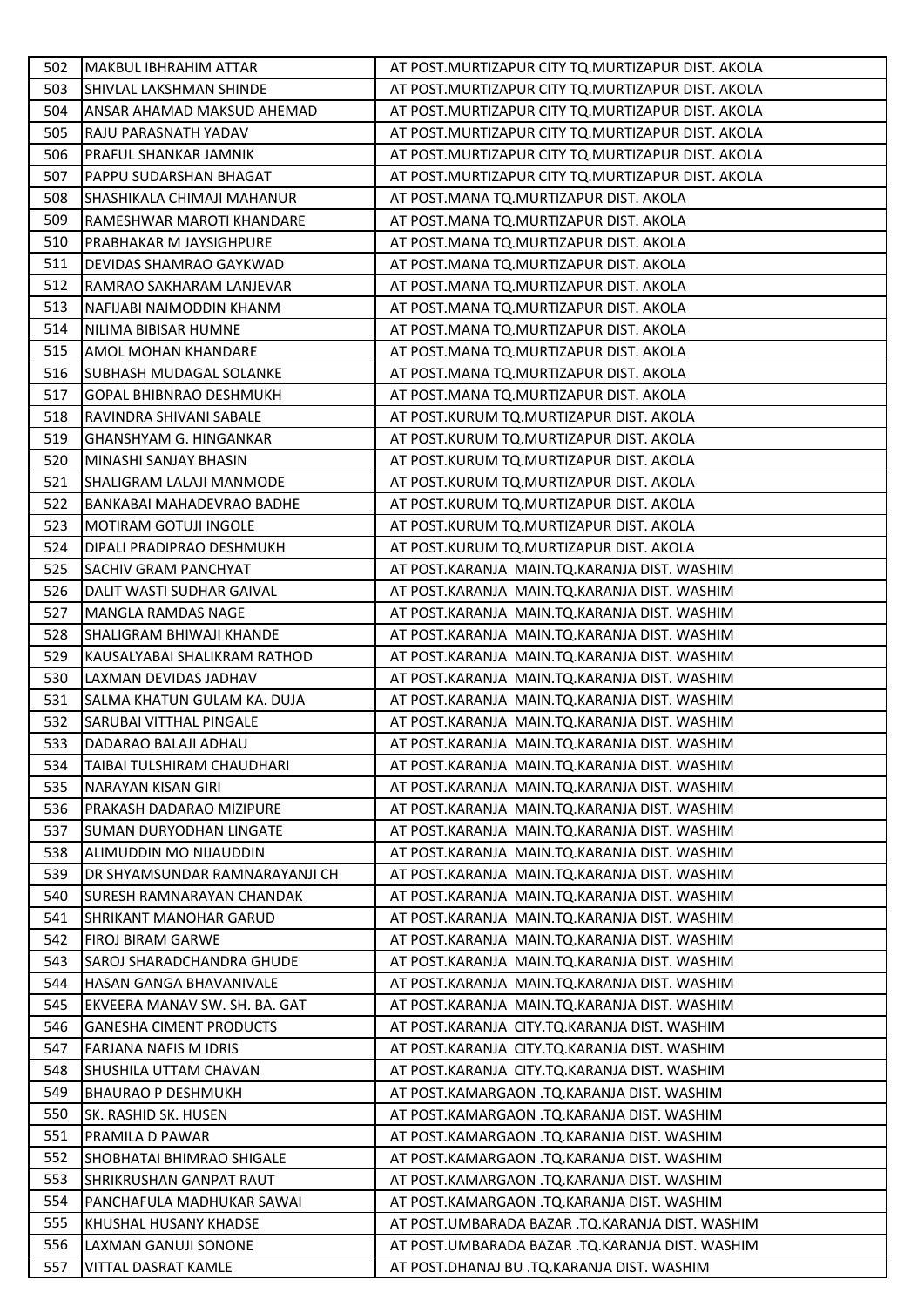| 558        | SHUSHILA VITTAL KAMBLE            | AT POST.DHANAJ BU .TQ.KARANJA DIST. WASHIM          |
|------------|-----------------------------------|-----------------------------------------------------|
| 559        | MANKARNA MADHUSUDAN MUNDE         | AT POST.DHANAJ BU .TQ.KARANJA DIST. WASHIM          |
| 560        | TARA SAMADHAN KHIRADE             | AT POST.DHANAJ BU .TQ.KARANJA DIST. WASHIM          |
| 561        | DURGA W KADU                      | AT POST.DHANAJ BU .TQ.KARANJA DIST. WASHIM          |
| 562        | VENUTAI BALIRAM LOKHANDE          | AT POST.MANBHA .TQ.KARANJA DIST. WASHIM             |
| 563        | SUGARABI S.ASAGAR S.              | AT POST.MANBHA .TQ.KARANJA DIST. WASHIM             |
| 564        | DEVRAO N TAYADE                   | AT POST.MANBHA .TQ.KARANJA DIST. WASHIM             |
| 565        | SHANTABAI KASHIRAM RANGE          | AT POST.MANBHA .TQ.KARANJA DIST. WASHIM             |
| 566        | MAJURABAI MAROTI TAYADE           | AT POST.POHA .TQ.KARANJA DIST. WASHIM               |
| 567        | <b>TUKARAM BABARAO SIRSAT</b>     | AT POST.POHA .TQ.KARANJA DIST. WASHIM               |
| 568        | LOKSING AMSING CHAVAN             | AT POST.POHA .TQ.KARANJA DIST. WASHIM               |
| 569        | S.MUNAF S.ASARAF                  | AT POST.POHA .TQ.KARANJA DIST. WASHIM               |
| 570        | RATNABAI DEVIDAS RATHOD           | AT POST.POHA .TQ.KARANJA DIST. WASHIM               |
| 571        | SHARADA KAILASH ANDHARE           | AT POST.POHA .TQ.KARANJA DIST. WASHIM               |
| 572        | <b>SAR SEC GRAMPAN SHIVNAGAR</b>  | AT POST.POHA .TQ.KARANJA DIST. WASHIM               |
| 573        | SHANTABAI SHYAMRAO SHENDE         | AT POST.KAJLESHWAR .TQ.KARANJA DIST. WASHIM         |
| 574        | KAMLABAI DEVIDAS UPADHYE          | AT POST.KAJLESHWAR .TQ.KARANJA DIST. WASHIM         |
| 575        | BALU NARAYAN. GAWANDE             | AT POST.MANGRULPIR MAIN .TQ MANGRULPIR DIST. WASHIM |
| 576        | <b>BHARAT N RAUT</b>              | AT POST.MANGRULPIR MAIN .TQ MANGRULPIR DIST. WASHIM |
| 577        | <b>SUKHADEV BHIVAJI LUNGE</b>     | AT POST.MANGRULPIR MAIN .TQ MANGRULPIR DIST. WASHIM |
| 578        | <b>BABANA SHESHARAO THAKARE</b>   | AT POST.MANGRULPIR MAIN .TQ MANGRULPIR DIST. WASHIM |
| 579        | VITTHAL LAXMAN THAKRE             | AT POST.MANGRULPIR MAIN .TQ MANGRULPIR DIST. WASHIM |
| 580        | BHARAT NAGORAO MAHAKAL            | AT POST.MANGRULPIR MAIN .TQ MANGRULPIR DIST. WASHIM |
| 581        | RATAN EAKNATH MIRKALE             | AT POST.MANGRULPIR MAIN .TQ MANGRULPIR DIST. WASHIM |
| 582        | RAJARAM PARASHRAM MISAL           | AT POST.MANGRULPIR MAIN .TQ MANGRULPIR DIST. WASHIM |
| 583        | TUKARAM ATMARAM BHARUDKAR         | AT POST.MANGRULPIR MAIN .TQ MANGRULPIR DIST. WASHIM |
| 584        | DIPAKL RAJARAM RAUT               | AT POST.MANGRULPIR MAIN .TQ MANGRULPIR DIST. WASHIM |
| 585        | <b>SURTIBAI RATHOD</b>            | AT POST.MANGRULPIR MAIN .TQ MANGRULPIR DIST. WASHIM |
| 586        | SHAKUNTAL NAMDEW UPADHAYA         | AT POST.MANGRULPIR MAIN .TQ MANGRULPIR DIST. WASHIM |
| 587        | BHIMRAO NARSU BAJBALKAR           | AT POST.MANGRULPIR MAIN .TQ MANGRULPIR DIST. WASHIM |
| 588        | MANGLA SUNIL BANAHITKAR           | AT POST.MANGRULPIR MAIN .TQ MANGRULPIR DIST. WASHIM |
| 589        | <b>ANAND NARAYAN TAYDE</b>        | AT POST.MANGRULPIR MAIN .TQ MANGRULPIR DIST. WASHIM |
| 590        | <b>BHIMRAO UDDHAVRAO MAHINDRE</b> | AT POST.MANGRULPIR MAIN .TO MANGRULPIR DIST. WASHIM |
| 591        | VSANTA SITARAM ROTHAD             | AT POST.MANGRULPIR MAIN .TQ MANGRULPIR DIST. WASHIM |
| 592        | MIRABAI MADUKARRAO THAKRE         | AT POST.MANGRULPIR MAIN .TQ MANGRULPIR DIST. WASHIM |
| 593        | PUJA TANAJI KHANDEKAR             | AT POST.MANGRULPIR MAIN .TQ MANGRULPIR DIST. WASHIM |
| 594        | PAWAN NAGENDRA GIRI               | AT POST.MANGRULPIR MAIN .TQ MANGRULPIR DIST. WASHIM |
| 595        | <b>MALTIBAI PANDU CHAVAN</b>      | AT POST.MANGRULPIR MAIN .TQ MANGRULPIR DIST. WASHIM |
| 596        | NAMDEV LAXMAN PATODE              | AT POST.MANGRULPIR MAIN .TQ MANGRULPIR DIST. WASHIM |
| 597        | SUBHASH KISAN DHANGAR             | AT POST.MANGRULPIR MAIN .TQ MANGRULPIR DIST. WASHIM |
| 598        | GAJANAN UCHITRAO DESHMUKH         | AT POST.MANGRULPIR MAIN .TQ MANGRULPIR DIST. WASHIM |
| 599        | NANDA BABANRAO SAWAKE             | AT POST.MANGRULPIR MAIN .TQ MANGRULPIR DIST. WASHIM |
| 600        | HANUMANTA MADHU GIRHE             | AT POST.MANGRULPIR MAIN .TQ MANGRULPIR DIST. WASHIM |
| 601        | <b>BHAUSING CHANDUSING CHAVAN</b> | AT POST.MANGRULPIR MAIN .TQ MANGRULPIR DIST. WASHIM |
| 602        |                                   |                                                     |
|            | JAGDISH SITARAM MORE              | AT POST.MANGRULPIR MAIN .TQ MANGRULPIR DIST. WASHIM |
| 603<br>604 | MAHA.JOTI.FULE SWA.SAH.B.G.PIM    | AT POST.MANGRULPIR MAIN .TQ MANGRULPIR DIST. WASHIM |
|            | SANT GADAGEBABA SHE.BAC.GAT       | AT POST.MANGRULPIR MAIN .TQ MANGRULPIR DIST. WASHIM |
| 605        | <b>SHSHIGANGA AGENCIES</b>        | AT POST.MANGRULPIR CITY .TQ MANGRULPIR DIST. WASHIM |
| 606        | PRAGATI DATTA GADE                | AT POST.MOHARI .TQ MANGRULPIR DIST. WASHIM          |
| 607        | TUKARAM KISAN AGALE               | AT POST.SHELU BAZAR .TQ MANGRULPIR DIST. WASHIM     |
| 608        | LAKSHIMAN L RATHOD                | AT POST.SHELU BAZAR .TQ MANGRULPIR DIST. WASHIM     |
| 609        | SOPAN G RAUT                      | AT POST. SHELU BAZAR .TQ MANGRULPIR DIST. WASHIM    |
| 610        | DEORAO KISAN RAUT                 | AT POST.SHELU BAZAR .TQ MANGRULPIR DIST. WASHIM     |
| 611        | <b>GUFA O BAESKAR</b>             | AT POST. SHELU BAZAR .TQ MANGRULPIR DIST. WASHIM    |
| 612        | <b>ALAKA G JAYBHYE</b>            | AT POST.SHELU BAZAR .TQ MANGRULPIR DIST. WASHIM     |
| 613        | LAXIMI A AVAGHDE                  | AT POST.SHELU BAZAR .TQ MANGRULPIR DIST. WASHIM     |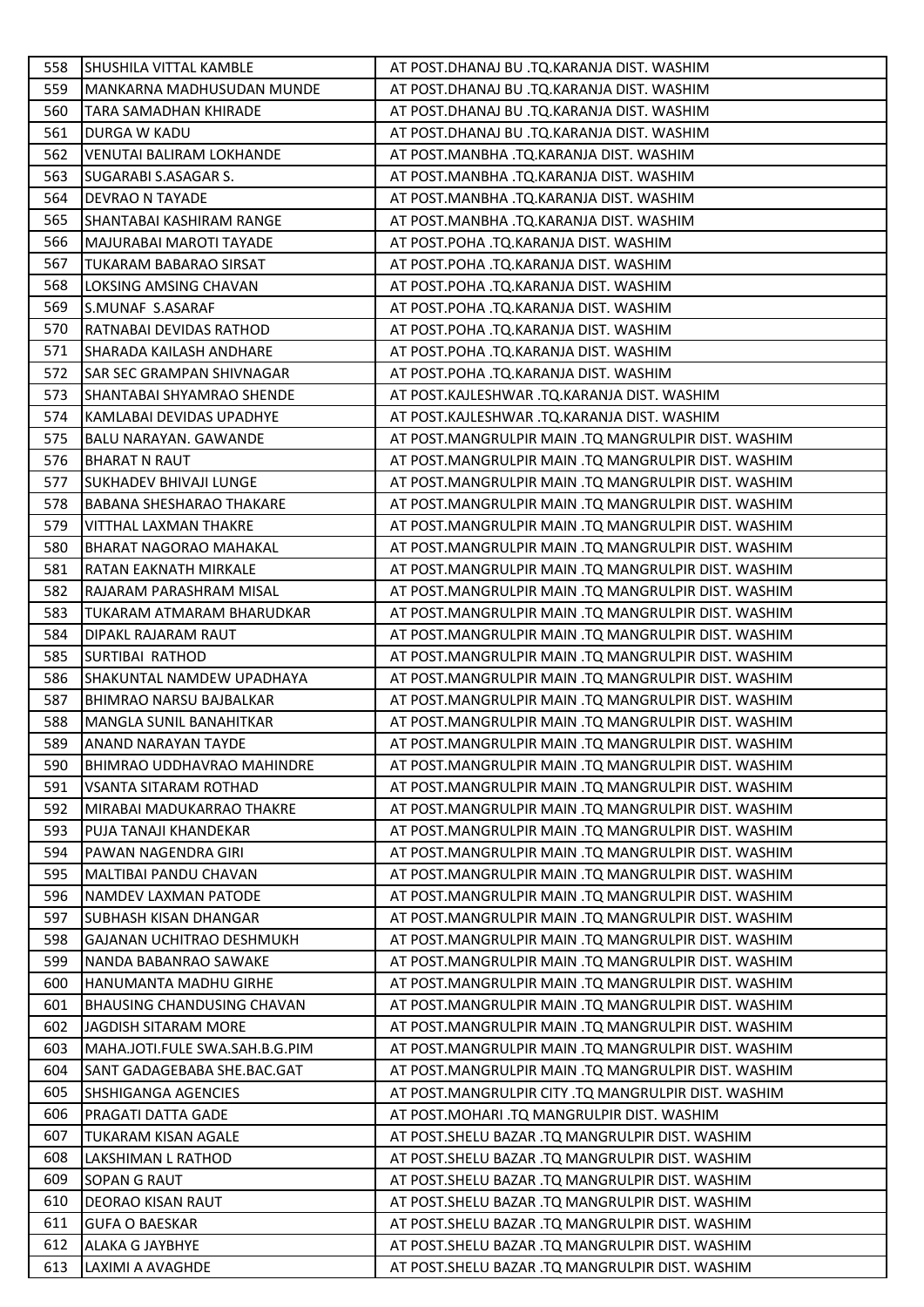| 614 | VASUDEO MAHADEO PARADHI         | AT POST.SHELU BAZAR .TQ MANGRULPIR DIST. WASHIM |
|-----|---------------------------------|-------------------------------------------------|
| 615 | <b>GOPAL RAMKRUSHNA KHULE</b>   | AT POST.SHELU BAZAR .TQ MANGRULPIR DIST. WASHIM |
| 616 | AVLIYA MAHARAJ SW SA BA GAT     | AT POST.SHELU BAZAR .TQ MANGRULPIR DIST. WASHIM |
| 617 | PRAGATI JAY KISAN SHET BA GAT   | AT POST.SHELU BAZAR .TQ MANGRULPIR DIST. WASHIM |
| 618 | BEBIBAI DNYANDEV INGOLE         | AT POST. WANOJA .TQ MANGRULPIR DIST. WASHIM     |
| 619 | SHIVAJI MAGAS VASTIGRUH         | AT POST. WANOJA .TQ MANGRULPIR DIST. WASHIM     |
| 620 | RAJESHWAR MANDAP DECORATION     | AT POST.WANOJA .TQ MANGRULPIR DIST. WASHIM      |
| 621 | JAY MUGASAJI M GAT MALSHELU     | AT POST. WANOJA .TQ MANGRULPIR DIST. WASHIM     |
| 622 | CHANDRBHAGA DAULAT AMBHORE      | AT POST.DHANORA .TQ MANGRULPIR DIST. WASHIM     |
| 623 | PANDURANG MAHADU JAMNIK         | AT POST.MANORA .TQ MANGRULPIR DIST. WASHIM      |
| 624 | <b>GOVIND CHANDU RATHOD</b>     | AT POST.MANORA .TQ MANGRULPIR DIST. WASHIM      |
| 625 | YASHVANT NILKANT DESHMUKH       | AT POST.MANORA .TQ MANGRULPIR DIST. WASHIM      |
| 626 | SHESRAO USANU RATHOD            | AT POST.MANORA .TQ MANGRULPIR DIST. WASHIM      |
| 627 | <b>GULAB GOBRA CHAVHAN</b>      | AT POST.MANORA .TQ MANGRULPIR DIST. WASHIM      |
| 628 | RAMCHANDRA BIPTUJI DHAWANE      | AT POST.MANORA .TQ MANGRULPIR DIST. WASHIM      |
| 629 | SAKIRABAI VI.P. RATHOD          | AT POST.MANORA .TQ MANGRULPIR DIST. WASHIM      |
| 630 | <b>BALIRAM PANDURANG RATHOD</b> | AT POST.MANORA .TQ MANGRULPIR DIST. WASHIM      |
| 631 | RAJENDRA RAMRAO KHARBAD         | AT POST.MANORA .TQ MANGRULPIR DIST. WASHIM      |
| 632 | BANDU DAMODAR NAVHAL            | AT POST.MANORA .TQ MANGRULPIR DIST. WASHIM      |
| 633 | DEVKUMAR VIRAMANI PATIL         | AT POST.MANORA .TQ MANGRULPIR DIST. WASHIM      |
| 634 | GOPICHAND BABARAO JADHAO        | AT POST.MANORA .TQ MANGRULPIR DIST. WASHIM      |
| 635 | BHERAM NANU AADE                | AT POST.MANORA .TQ MANGRULPIR DIST. WASHIM      |
| 636 | MOTIRAM GANUJI DIGHADE          | AT POST.MANORA .TQ MANGRULPIR DIST. WASHIM      |
| 637 | SATISH RAMRAO KAVTHAL           | AT POST.MANORA .TQ MANGRULPIR DIST. WASHIM      |
| 638 | CHANDRAKANT HARIKISAN HANDE     | AT POST.MANORA .TQ MANGRULPIR DIST. WASHIM      |
| 639 | HEMCHANDAR RAMDAS PETAKAR       | AT POST.MANORA .TQ MANGRULPIR DIST. WASHIM      |
| 640 | ANANDABAI BAPURAO GODMALE       | AT POST.MANORA .TQ MANGRULPIR DIST. WASHIM      |
| 641 | JAYDIP NATTHUJI VADAKE          | AT POST.MANORA .TQ MANGRULPIR DIST. WASHIM      |
| 642 | KALPANA GAJANAN WAGH            | AT POST.MANORA .TQ MANGRULPIR DIST. WASHIM      |
| 643 | NILESH VITTHALRAO GAWANDE       | AT POST.MANORA .TQ MANGRULPIR DIST. WASHIM      |
| 644 | ROHIDAS RAMJI CHAVHAN           | AT POST.MANORA .TQ MANGRULPIR DIST. WASHIM      |
| 645 | <b>SANTOSH GAUTAM VIR</b>       | AT POST.MANORA .TQ MANGRULPIR DIST. WASHIM      |
| 646 | RAMANI GOBARA RATHOD            | AT POST.MANORA .TQ MANGRULPIR DIST. WASHIM      |
| 647 | KAILAS TULSHIRAM JADHAV         | AT POST.MANORA .TQ MANGRULPIR DIST. WASHIM      |
| 648 | <b>AVINASH ASHOK RATHOD</b>     | AT POST.MANORA .TQ MANGRULPIR DIST. WASHIM      |
| 649 | RUPESH YASHWANT PAVADE          | AT POST.MANORA .TQ MANGRULPIR DIST. WASHIM      |
| 650 | VATCHALABAI RAMBHAU SALAME      | AT POST.MANORA .TQ MANGRULPIR DIST. WASHIM      |
| 651 | RAMHARI VISHANATH SAKHARKAR     | AT POST.MANORA .TQ MANGRULPIR DIST. WASHIM      |
| 652 | PARVATI RAMJI DHOKE             | AT POST.MANORA .TQ MANGRULPIR DIST. WASHIM      |
| 653 | SHASHIKALA WAMAN THATBADVE      | AT POST.MANORA .TQ MANGRULPIR DIST. WASHIM      |
| 654 | MA SHARDA SWAY SAH BACH GAT     | AT POST.MANORA .TQ MANGRULPIR DIST. WASHIM      |
| 655 | ADH.NIYO.OMS.MAJU.KAM.SAH.SA    | AT POST.MANORA .TQ MANGRULPIR DIST. WASHIM      |
| 656 | LOBHA KASANA RATHOD             | AT POST.SHENDURJANA .TQ MANORA DIST. WASHIM     |
| 657 | <b>HARI HIRAMAN ZOBADE</b>      | AT POST.SHENDURJANA .TQ MANORA DIST. WASHIM     |
| 658 | CHANDRABHAGA RAMSING            | AT POST.SHENDURJANA .TQ MANORA DIST. WASHIM     |
| 659 | SAU ASHA RAMESH AGRAWAL         | AT POST.SHENDURJANA .TQ MANORA DIST. WASHIM     |
| 660 | RAM LOBHA PAVAR                 | AT POST.SHENDURJANA .TQ MANORA DIST. WASHIM     |
| 661 | KAILAS MANGUSING RATHOD         | AT POST.SHENDURJANA .TQ MANORA DIST. WASHIM     |
| 662 | BHIKA MERAM PAVAR               | AT POST.SHENDURJANA .TQ MANORA DIST. WASHIM     |
| 663 | PRATAP AMARSING RATHOD          | AT POST.SHENDURJANA .TQ MANORA DIST. WASHIM     |
| 664 | LATABAI ASHOK THAKRE            | AT POST.SHENDURJANA .TQ MANORA DIST. WASHIM     |
| 665 | <b>GAJANAN MAHADU BODKE</b>     | AT POST.SHENDURJANA .TQ MANORA DIST. WASHIM     |
| 666 | <b>INDAL PRALHAD PAWAR</b>      | AT POST.SHENDURJANA .TQ MANORA DIST. WASHIM     |
| 667 | <b>BALU HUNA RATHOD</b>         | AT POST.SHENDURJANA .TQ MANORA DIST. WASHIM     |
| 668 | VISHNU VISHRAM RATHOD           | AT POST.SHENDURJANA .TQ MANORA DIST. WASHIM     |
| 669 | KISAN KANIRAM RATHO             | AT POST.POHARADEVI .TQ MANORA DIST. WASHIM      |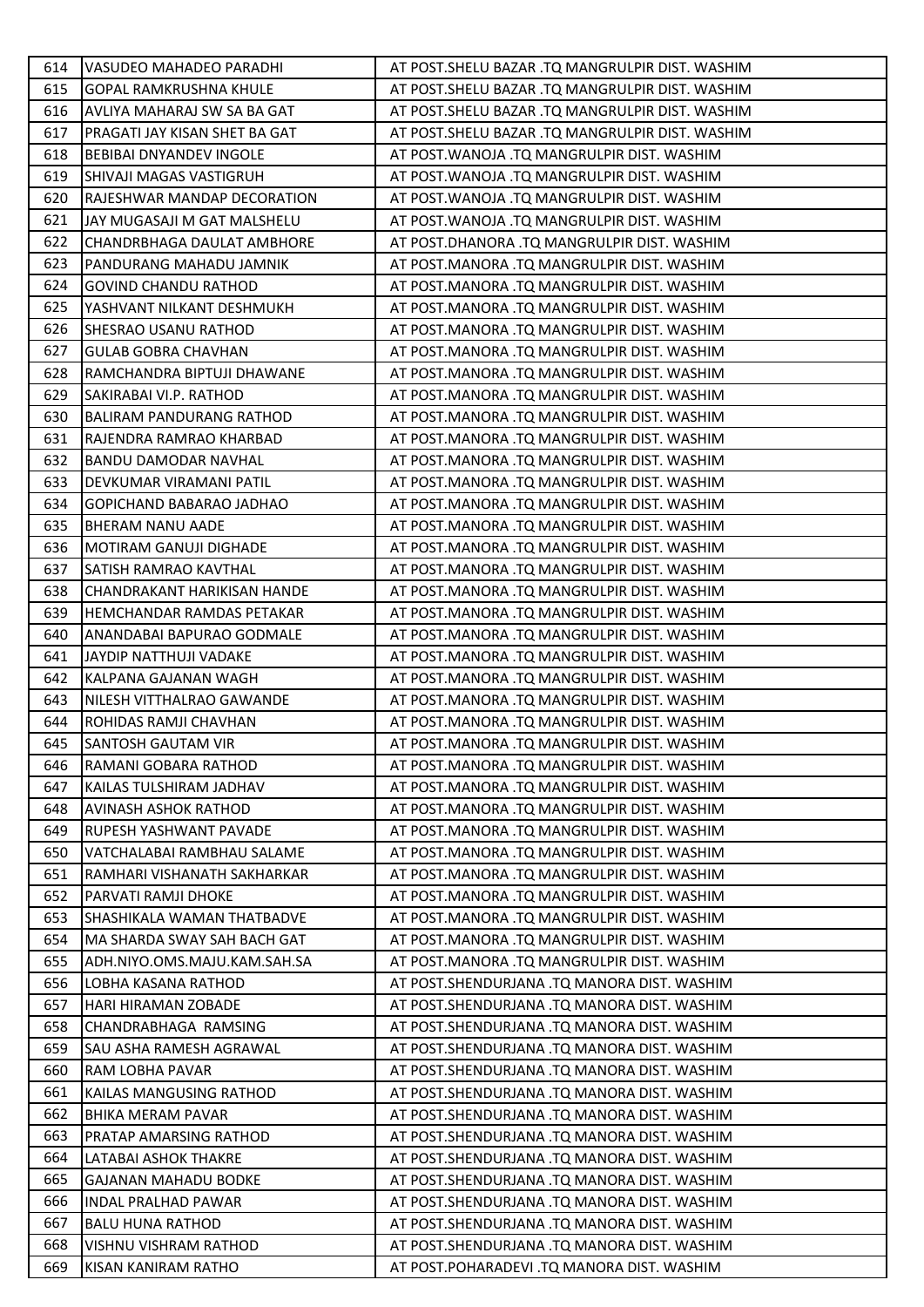| 670.       | RUKHAMABAI RAJARAM MANWAR                            | AT POST.POHARADEVI .TQ MANORA DIST. WASHIM                                                   |
|------------|------------------------------------------------------|----------------------------------------------------------------------------------------------|
| 671        | <b>GAUKARNA BABUSING JADHAV</b>                      | AT POST.POHARADEVI .TQ MANORA DIST. WASHIM                                                   |
| 672        | JAY AMBE BCG MANORA                                  | AT POST.POHARADEVI .TQ MANORA DIST. WASHIM                                                   |
| 673        | LILABAI R. PATIL                                     | AT POST.SAKHARDOH .TQ MANORA DIST. WASHIM                                                    |
| 674        | <b>SURYBHAN S AGULDARE</b>                           | AT POST.SAKHARDOH .TQ MANORA DIST. WASHIM                                                    |
| 675        | <b>REKHA V PATIL</b>                                 | AT POST.SAKHARDOH .TQ MANORA DIST. WASHIM                                                    |
| 676        | DHANNU T RATHOD                                      | AT POST.SAKHARDOH .TQ MANORA DIST. WASHIM                                                    |
| 677        | RAMESH WAMAN RATHOD                                  | AT POST.SAKHARDOH .TQ MANORA DIST. WASHIM                                                    |
| 678        | <b>DINKAR N KAMBLE</b>                               | AT POST.SAKHARDOH .TQ MANORA DIST. WASHIM                                                    |
| 679        | SUDHATAI M JAVANJAL                                  | AT POST.SAKHARDOH .TQ MANORA DIST. WASHIM                                                    |
| 680        | LAXMAN K RATHOD                                      | AT POST.SAKHARDOH .TQ MANORA DIST. WASHIM                                                    |
| 681        | <b>SADASHIV S SHIRPURKAR</b>                         | AT POST.SAKHARDOH .TQ MANORA DIST. WASHIM                                                    |
| 682        | <b>BIBICAND MANGU RATHOD</b>                         | AT POST.SAKHARDOH .TQ MANORA DIST. WASHIM                                                    |
| 683        | H.M. YASHAVANTRAO CHAVHAN VIDY                       | AT POST.SAKHARDOH .TQ MANORA DIST. WASHIM                                                    |
| 684        | JAGDMBA MAHILA GAT BPL                               | AT POST.SAKHARDOH .TQ MANORA DIST. WASHIM                                                    |
| 685        | PRAKASH HARINARAYAN MANTRI                           | AT POST.WASHIM MAIN TQ.WASHIM DIST. WASHIM                                                   |
| 686        | <b>GAJANAN EASAJI TADAS</b>                          | AT POST. WASHIM MAIN TQ. WASHIM DIST. WASHIM                                                 |
| 687        | <b>GOVINDA SAMPAT DHANGAR</b>                        | AT POST. WASHIM MAIN TO. WASHIM DIST. WASHIM                                                 |
| 688        | PUSARAM GANGARAM HEDA                                | AT POST. WASHIM MAIN TQ. WASHIM DIST. WASHIM                                                 |
| 689        | SUNIL NAMDEORAO HARANE                               | AT POST. WASHIM MAIN TQ. WASHIM DIST. WASHIM                                                 |
| 690        | SANTOSH RAJARAM GANGAVNE                             | AT POST. WASHIM MAIN TO. WASHIM DIST. WASHIM                                                 |
| 691        | KISHOR NARAYAN TATAR                                 | AT POST. WASHIM MAIN TQ. WASHIM DIST. WASHIM                                                 |
| 692        | <b>SUNIL NARAYAN TADAS</b>                           | AT POST. WASHIM MAIN TQ. WASHIM DIST. WASHIM                                                 |
| 693        | RUPCHAND BHIKU KARANGE                               | AT POST. WASHIM MAIN TO. WASHIM DIST. WASHIM                                                 |
| 694        | RUPCHAND BHIKU KARANGE                               | AT POST. WASHIM MAIN TQ. WASHIM DIST. WASHIM                                                 |
| 695        | UDEBHAN GYANUJI BANSOD                               | AT POST. WASHIM MAIN TQ. WASHIM DIST. WASHIM                                                 |
| 696        | <b>GOVARDHAN BHIVAJI KAVAR</b>                       | AT POST. WASHIM MAIN TQ. WASHIM DIST. WASHIM                                                 |
| 697        | <b>BHAGVAT ANADA MAHALE</b>                          | AT POST. WASHIM MAIN TQ. WASHIM DIST. WASHIM                                                 |
| 698        | RASHMI ARUN DHOKE                                    | AT POST. WASHIM MAIN TQ. WASHIM DIST. WASHIM                                                 |
| 699        | JAYASHRIBAI SHIWAJI MIRASE                           | AT POST. WASHIM MAIN TQ. WASHIM DIST. WASHIM                                                 |
| 700        | SAU GODAVARI BHAGWAN JADHAV                          | AT POST. WASHIM MAIN TQ. WASHIM DIST. WASHIM                                                 |
| 701        | SAHEBRAO IRBHAN BHAGAT                               | AT POST.WASHIM MAIN TQ.WASHIM DIST. WASHIM                                                   |
| 702        | <b>MANIK RATAN BENDRE</b>                            | AT POST. WASHIM MAIN TQ. WASHIM DIST. WASHIM                                                 |
| 703        | NITINRAO WAMANRAO SARNAIK                            | AT POST. WASHIM MAIN TO. WASHIM DIST. WASHIM                                                 |
| 704        | SAMTA SELF HELP GROUP WASHIM                         | AT POST. WASHIM MAIN TO. WASHIM DIST. WASHIM                                                 |
| 705        | MAA AMBIKA M.S.S.B. GAT                              | AT POST. WASHIM MAIN TQ. WASHIM DIST. WASHIM                                                 |
| 706        | NANDIKESHWAR SHETKARI GAT                            | AT POST. WASHIM MAIN TO. WASHIM DIST. WASHIM                                                 |
| 707        |                                                      |                                                                                              |
|            | HANUMAN DUDH.UTPADAKSOC.UKALIP                       | AT POST. WASHIM MAIN TO. WASHIM DIST. WASHIM                                                 |
| 708        | PRE SEC. WARD SHIKSHAN SAMITI N                      | AT POST.WASHIM MAIN TQ.WASHIM DIST. WASHIM                                                   |
| 709        | PRESIDENT WANITA SAMAJ SANSTHA                       | AT POST. WASHIM MAIN TQ. WASHIM DIST. WASHIM                                                 |
| 710        | H.M.Z.P.P.SHALA WALKI                                | AT POST. WASHIM MAIN TQ. WASHIM DIST. WASHIM                                                 |
| 711        | SRI SANT HARIBAPU BAHU.S.PRASA                       | AT POST. WASHIM MAIN TQ. WASHIM DIST. WASHIM                                                 |
| 712        | H.M.Z.P.P.SHALA WALKI                                | AT POST. WASHIM MAIN TQ. WASHIM DIST. WASHIM                                                 |
| 713        | SRI SANT HARIBAPU BAHU.S.PRASA                       | AT POST. WASHIM MAIN TO. WASHIM DIST. WASHIM                                                 |
| 714        | PRASAD MEDIKAL & JANARAL SHOP                        | AT POST.WASHIM CITY TQ.WASHIM DIST. WASHIM                                                   |
| 715        | VITHOBA GOVINDA IDHOLE                               | AT POST. WASHIM CITY TO. WASHIM DIST. WASHIM                                                 |
| 716        | NAMDEO RAGHUJI INGOLE                                | AT POST. WASHIM CITY TO. WASHIM DIST. WASHIM                                                 |
| 717        | HIRA BUDHA BENIVALE                                  | AT POST. WASHIM CITY TO. WASHIM DIST. WASHIM                                                 |
| 718        | <b>SITARAM H IDHOLE</b>                              | AT POST. WASHIM CITY TO. WASHIM DIST. WASHIM                                                 |
| 719        | SHANKAR TUKARAM BHOYAR                               | AT POST. WASHIM CITY TO. WASHIM DIST. WASHIM                                                 |
| 720        | VASANTA GOVINDA PADGHAN                              | AT POST. WASHIM CITY TO. WASHIM DIST. WASHIM                                                 |
| 721        | SUDHAKAR TUKARAM RATHOD                              | AT POST. WASHIM CITY TQ. WASHIM DIST. WASHIM                                                 |
| 722        | SHIVLAL SHIH L CHANDEL                               | AT POST. WASHIM CITY TO. WASHIM DIST. WASHIM                                                 |
| 723        | SUDIRABAI DSHART KHARE                               | AT POST. WASHIM CITY TO. WASHIM DIST. WASHIM                                                 |
| 724<br>725 | MURLIDHAR K PATTEBHADUR<br><b>MADAN VAMAN INGOLE</b> | AT POST. WASHIM CITY TQ. WASHIM DIST. WASHIM<br>AT POST. WASHIM CITY TO. WASHIM DIST. WASHIM |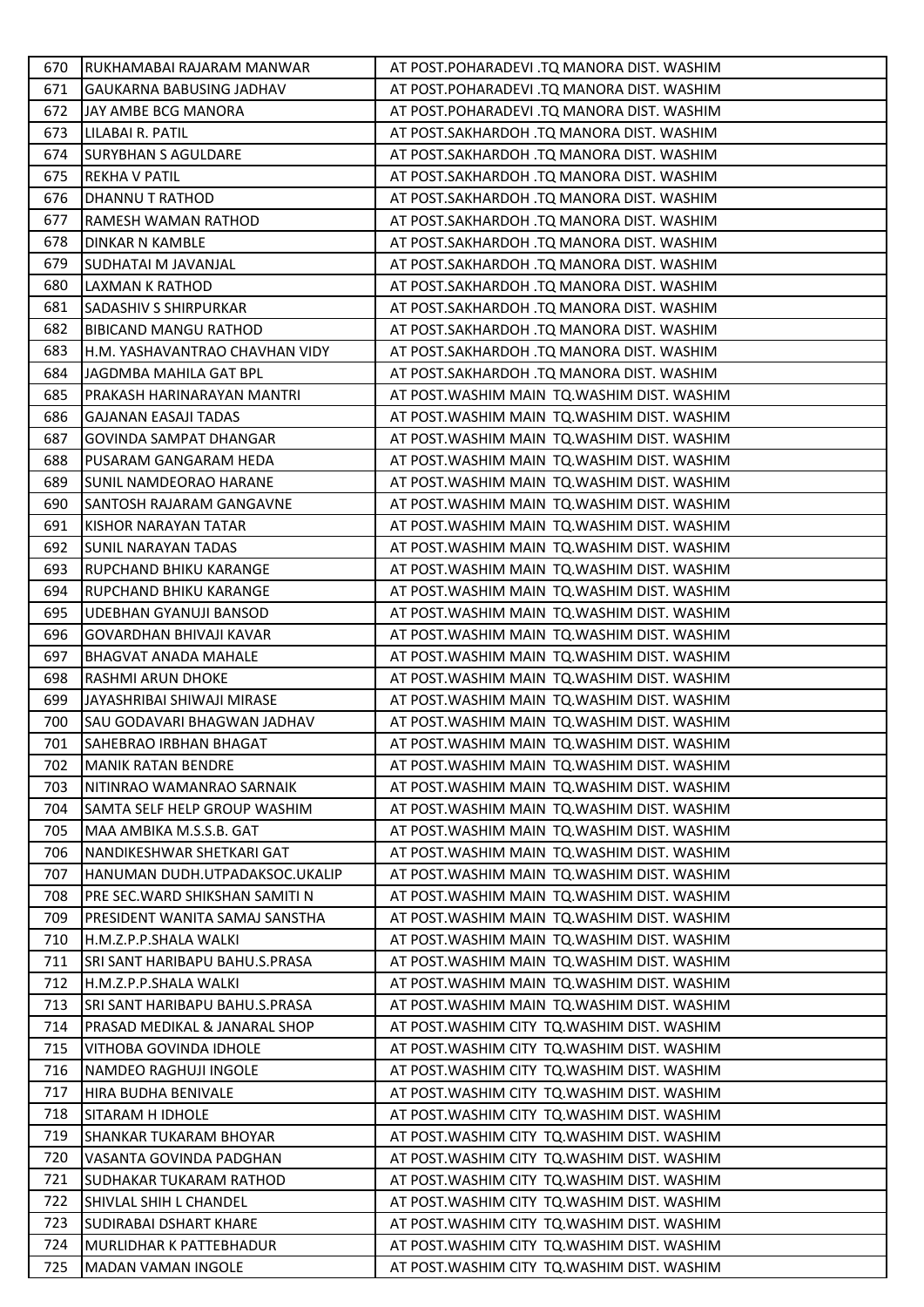| 726 | <b>GANESH D GHAYAL</b>          | AT POST. WASHIM CITY TQ. WASHIM DIST. WASHIM |
|-----|---------------------------------|----------------------------------------------|
| 727 | <b>ATMARAM V PATHE</b>          | AT POST. WASHIM CITY TO. WASHIM DIST. WASHIM |
| 728 | SAGIRABI ABDUL KUDDUS           | AT POST. WASHIM CITY TQ. WASHIM DIST. WASHIM |
| 729 | JAGADISH RAMCHANDRA KHADSE      | AT POST. WASHIM CITY TO. WASHIM DIST. WASHIM |
| 730 | <b>GAJANAN PRALLDA JADHAV</b>   | AT POST. WASHIM CITY TO. WASHIM DIST. WASHIM |
| 731 | LAXMAN HARIBHAU KALE            | AT POST. WASHIM CITY TQ. WASHIM DIST. WASHIM |
| 732 | PRERANA FEMALE SAMUH GAT        | AT POST. WASHIM CITY TO. WASHIM DIST. WASHIM |
| 733 | SEVA SAH SOC MASALA BK          | AT POST. WASHIM CITY TQ. WASHIM DIST. WASHIM |
| 734 | SEVA SAH SOC SONGAON            | AT POST. WASHIM CITY TQ. WASHIM DIST. WASHIM |
| 735 | NIYOJIT KALPTARU GRUHNIR SOC    | AT POST. WASHIM CITY TO. WASHIM DIST. WASHIM |
| 736 | KHANDUJI MALHARI GORE           | AT POST.ANSING TQ.WASHIM DIST. WASHIM        |
| 737 | ALIMAR KHAN RASABKHAN           | AT POST.ANSING TQ.WASHIM DIST. WASHIM        |
| 738 | <b>GOVINDA AMRUTA THAKARE</b>   | AT POST.ANSING TQ.WASHIM DIST. WASHIM        |
| 739 | PARVTABAI JAYAJI                | AT POST.ANSING TQ.WASHIM DIST. WASHIM        |
| 740 | TUKARAM GYANU DUGANE            | AT POST.ANSING TQ.WASHIM DIST. WASHIM        |
| 741 | SAKHARAM SHIVRAM VANKHEDE       | AT POST.ANSING TQ.WASHIM DIST. WASHIM        |
| 742 | ISUBASH NARAYNDASH SARADA       | AT POST.ANSING TQ.WASHIM DIST. WASHIM        |
| 743 | BALIRAM RAMKISAN RATHOD         | AT POST.ANSING TQ.WASHIM DIST. WASHIM        |
| 744 | RAMCHANDRA NAGOJI BONDRE        | AT POST.ANSING TQ.WASHIM DIST. WASHIM        |
| 745 | KASHINATH MALLIKA ARJUN BARGAL  | AT POST.ANSING TQ.WASHIM DIST. WASHIM        |
| 746 | TUKARAM NARAYAN KAPSE           | AT POST.ANSING TQ.WASHIM DIST. WASHIM        |
| 747 | LILABAI S INGOLE                | AT POST.ANSING TQ.WASHIM DIST. WASHIM        |
| 748 | RAJKUMAR MOTIRAM THAKARE        | AT POST.ANSING TQ.WASHIM DIST. WASHIM        |
| 749 | SHARDABAI BHIKULAL PALANCHE     | AT POST.ANSING TQ.WASHIM DIST. WASHIM        |
| 750 | KUNDLIK GYANU DONGARE           | AT POST.ANSING TQ.WASHIM DIST. WASHIM        |
| 751 | NEMICHAND DEVI RATHOD           | AT POST.ANSING TQ.WASHIM DIST. WASHIM        |
| 752 | MOTILAL A THAKARE               | AT POST.ANSING TQ.WASHIM DIST. WASHIM        |
| 753 | RAMDAS BALU RATHOD              | AT POST.ANSING TQ.WASHIM DIST. WASHIM        |
| 754 | KAMALABAI TUKARAM SHINDE        | AT POST.ANSING TQ.WASHIM DIST. WASHIM        |
| 755 | <b>PRAKASH T SHINDE</b>         | AT POST.ANSING TQ.WASHIM DIST. WASHIM        |
| 756 | PANDURANG NARAYAN NAPTE         | AT POST.ANSING TQ.WASHIM DIST. WASHIM        |
| 757 | <b>BALAJI SAKHARAM WANKHEDE</b> | AT POST.ANSING TQ.WASHIM DIST. WASHIM        |
| 758 | SHIVAJI SAKHARAM WANKHEDE       | AT POST.ANSING TQ.WASHIM DIST. WASHIM        |
| 759 | MANKARNA SAKHARAM WANKHEDE      | AT POST.ANSING TQ.WASHIM DIST. WASHIM        |
| 760 | VINOD BABUSINGH CHAVHAN         | AT POST.ANSING TQ.WASHIM DIST. WASHIM        |
| 761 | VASRAM GHENA CHAVHAN            | AT POST.ANSING TQ.WASHIM DIST. WASHIM        |
| 762 | DEVRAO A HATKAR                 | AT POST.ANSING TQ.WASHIM DIST. WASHIM        |
| 763 | KISHOR GOPAL GADRE              | AT POST.ANSING TQ.WASHIM DIST. WASHIM        |
| 764 | VIJAYRAM KASHIRAM TAKARE        | AT POST.ANSING TQ.WASHIM DIST. WASHIM        |
| 765 | <b>GITABAI D YADAW</b>          | AT POST.ANSING TQ.WASHIM DIST. WASHIM        |
| 766 | DAMU AMARSING                   | AT POST.ANSING TQ.WASHIM DIST. WASHIM        |
| 767 | ANIL BADIRAM CVHAN              | AT POST.ANSING TQ.WASHIM DIST. WASHIM        |
| 768 | ANUSAYABAI DEVADASH TAKAR       | AT POST.ANSING TQ.WASHIM DIST. WASHIM        |
| 769 | SAKARAM LASMAN MANJUDAKAR       | AT POST.ANSING TQ.WASHIM DIST. WASHIM        |
| 770 | AMPAEL PANDARI GAGAVANE         | AT POST.ANSING TQ.WASHIM DIST. WASHIM        |
| 771 | VILASHRAV KAKRRAV DAVANE        | AT POST.ANSING TQ.WASHIM DIST. WASHIM        |
| 772 | <b>BASKAR GANAPAT BAREKAR</b>   | AT POST.ANSING TQ.WASHIM DIST. WASHIM        |
| 773 | NAMADEV RAJARAM NIRAGUDE        | AT POST.ANSING TQ.WASHIM DIST. WASHIM        |
| 774 | RANGARAV PAUJAJI EANGOLE        | AT POST.ANSING TQ.WASHIM DIST. WASHIM        |
| 775 | DEVRAO G SARODE                 | AT POST.ANSING TQ.WASHIM DIST. WASHIM        |
| 776 | RAJU C SASRADE                  | AT POST.ANSING TQ.WASHIM DIST. WASHIM        |
| 777 | <b>ASHOK SANBHAJI RAUT</b>      | AT POST.ANSING TQ.WASHIM DIST. WASHIM        |
| 778 | VILAS PANDHARI KALE             | AT POST.ANSING TQ.WASHIM DIST. WASHIM        |
| 779 | RAHIMABI SK MEHBUB              | AT POST.ANSING TQ.WASHIM DIST. WASHIM        |
| 780 | DATTA GOVINDA HIWARALE          | AT POST.ANSING TQ.WASHIM DIST. WASHIM        |
| 781 | RUPALI SARANGDHAR DANDE         | AT POST.ANSING TQ.WASHIM DIST. WASHIM        |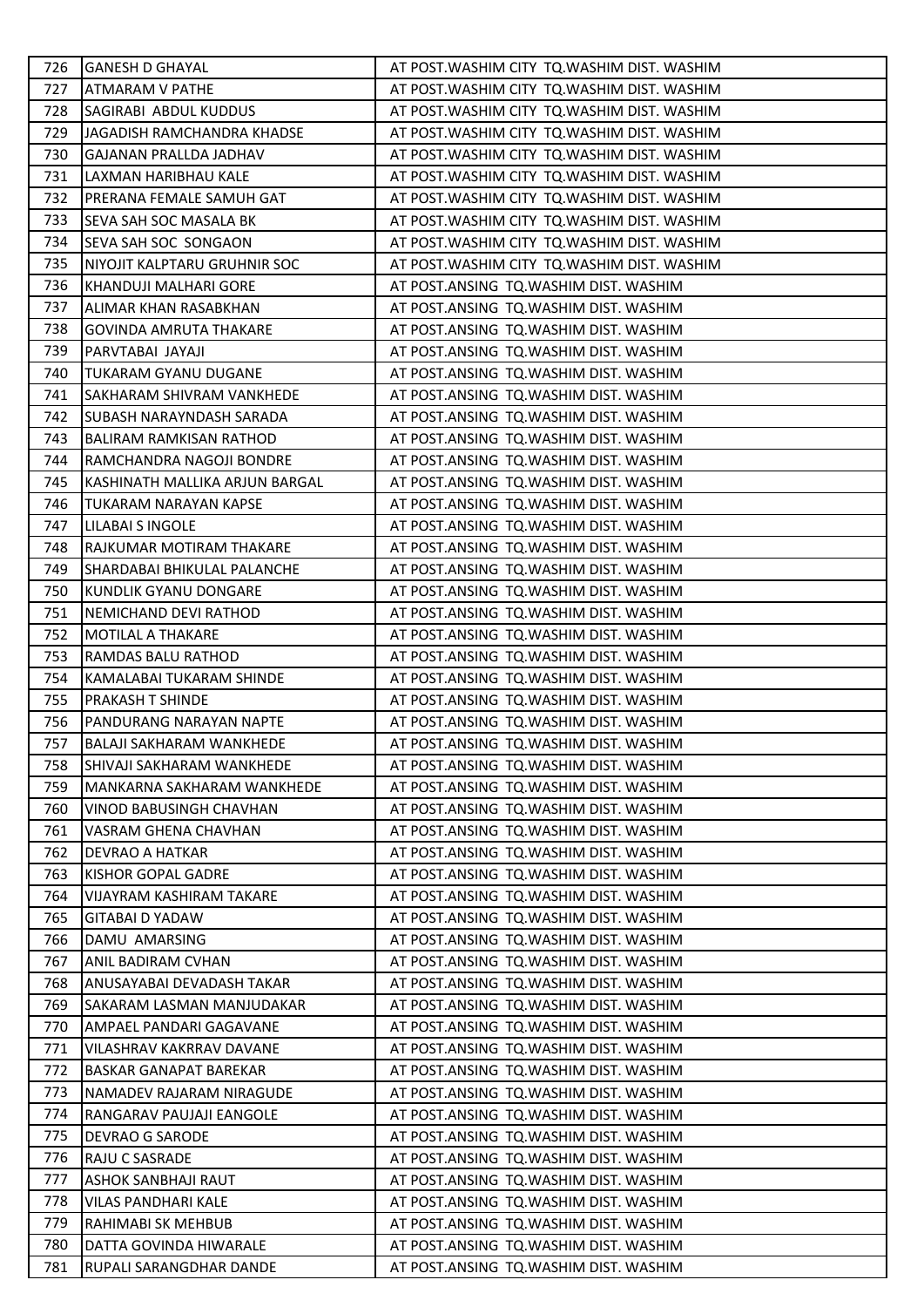| 782 | KISHOR KALU BHAGAT              | AT POST.ANSING TQ.WASHIM DIST. WASHIM          |
|-----|---------------------------------|------------------------------------------------|
| 783 | <b>SURESH SHAMRAO PAWAR</b>     | AT POST.ANSING TQ.WASHIM DIST. WASHIM          |
| 784 | DR. ALLAMA IKBAL BAHU-UDDAYSHI  | AT POST.ANSING TQ.WASHIM DIST. WASHIM          |
| 785 | NIRVATI NAGO LOKHLANDE          | AT POST.TONDGAON TQ.WASHIM DIST. WASHIM        |
| 786 | SHRIKUSHAN VIDAYALAY TONDGAON   | AT POST.TONDGAON TQ.WASHIM DIST. WASHIM        |
| 787 | SHOBHA A KALBANDE               | AT POST.TONDGAON TQ.WASHIM DIST. WASHIM        |
| 788 | SAYABAI G KALBANDE              | AT POST.TONDGAON TQ.WASHIM DIST. WASHIM        |
| 789 | <b>BHAGAVAN H GAWANDE</b>       | AT POST.TONDGAON TQ.WASHIM DIST. WASHIM        |
| 790 | <b>KRUSHNABAI UTTAM MAHALE</b>  | AT POST.PARDITAKMOR TQ.WASHIM DIST. WASHIM     |
| 791 | <b>BABAN CHINTAMAN GHODAKE</b>  | AT POST.MALEGAO TQ.MALEGAO DIST. WASHIM        |
| 792 | SADADHIV SAKHRAM DHONGADE       | AT POST.MALEGAO TQ.MALEGAO DIST. WASHIM        |
| 793 | RAJARAM SAKHARAM GAVINDE        | AT POST.MALEGAO TQ.MALEGAO DIST. WASHIM        |
| 794 | RAMA SHINKAR BHAGAT             | AT POST.MALEGAO TQ.MALEGAO DIST. WASHIM        |
| 795 | <b>BHARATI SURESH DONGARE</b>   | AT POST.MALEGAO TQ.MALEGAO DIST. WASHIM        |
| 796 | <b>SUNIL PRASARAM NAVGHARE</b>  | AT POST.MALEGAO TQ.MALEGAO DIST. WASHIM        |
| 797 | <b>CHANDU LODGI RATHOD</b>      | AT POST.MALEGAO TQ.MALEGAO DIST. WASHIM        |
| 798 | <b>ALARAM V.JADHAV</b>          | AT POST.MALEGAO TQ.MALEGAO DIST. WASHIM        |
| 799 | VAMAN P.BORKAR                  | AT POST.MALEGAO TQ.MALEGAO DIST. WASHIM        |
| 800 | S. V. SHR. MANE                 | AT POST.MALEGAO TQ.MALEGAO DIST. WASHIM        |
| 801 | RAGHOJI VA. GAWAI               | AT POST.MALEGAO TQ.MALEGAO DIST. WASHIM        |
| 802 | RUKHAMINABAI BHIKA DHOKE        | AT POST.MALEGAO TQ.MALEGAO DIST. WASHIM        |
| 803 | KAMALABAI NARAYAN DEVLE         | AT POST.MALEGAO TQ.MALEGAO DIST. WASHIM        |
| 804 | CHANDRABHAGABAI BAJIRAO MUTHAL  | AT POST.MALEGAO TQ.MALEGAO DIST. WASHIM        |
| 805 | SAKHUBAI MANIKRAO ANDHALE       | AT POST.MALEGAO TQ.MALEGAO DIST. WASHIM        |
| 806 | SARANGDHAR RAGHOJI ARU          | AT POST.MALEGAO TQ.MALEGAO DIST. WASHIM        |
| 807 | KE.PR.KE.SHI.SA.SAM.AMARKHEDA   | AT POST.MALEGAO TQ.MALEGAO DIST. WASHIM        |
| 808 | <b>MAHADEV VITHAL KOLHE</b>     | AT POST.KINHIRAJA TQ.MALEGAO DIST. WASHIM      |
| 809 | TULSHIRAM R NITNAVARE           | AT POST.KINHIRAJA TQ.MALEGAO DIST. WASHIM      |
| 810 | LAXMAN S JADHAV                 | AT POST.SHIRPUR JAIN TQ.MALEGAO DIST. WASHIM   |
| 811 | VITTHAL D GAVALI                | AT POST.SHIRPUR JAIN TQ.MALEGAO DIST. WASHIM   |
| 812 | RAMESH T YEVALE                 | AT POST.SHIRPUR JAIN TQ.MALEGAO DIST. WASHIM   |
| 813 | ISHEKH ALAUDDIN NURMAHAMMAD     | AT POST.SHIRPUR JAIN TQ.MALEGAO DIST. WASHIM   |
| 814 | SAKHARAM GOVINDA AVCHAR         | AT POST.SHIRPUR JAIN TQ.MALEGAO DIST. WASHIM   |
| 815 | <b>SHAM P GHAYAL</b>            | AT POST.SHIRPUR JAIN TQ.MALEGAO DIST. WASHIM   |
| 816 | UTTAM SOPAN RAUT                | AT POST.SHIRPUR JAIN TQ.MALEGAO DIST. WASHIM   |
| 817 | SHOBHABAI UTTAM RAUT            | AT POST.SHIRPUR JAIN TQ.MALEGAO DIST. WASHIM   |
| 818 | JIJABAI RAJARAM SURVE           | AT POST.SHIRPUR JAIN TQ.MALEGAO DIST. WASHIM   |
| 819 | <b>MANIKRAO GOVIND TALE</b>     | AT POST. SHIRPUR JAIN TQ. MALEGAO DIST. WASHIM |
| 820 | <b>MANESH JAYANAND KHILLARE</b> | AT POST. SHIRPUR JAIN TQ. MALEGAO DIST. WASHIM |
| 821 | REKHA PRALHADRAO DESHMUKH       | AT POST.SHIRPUR JAIN TQ.MALEGAO DIST. WASHIM   |
| 822 | PUNJAJI VITTHAL BAHIRE          | AT POST.SHIRPUR JAIN TQ.MALEGAO DIST. WASHIM   |
| 823 | SOPAN RAMAJI LAHANE             | AT POST.SHIRPUR JAIN TQ.MALEGAO DIST. WASHIM   |
| 824 | DINKAR VILASRAO GHUGE           | AT POST.SHIRPUR JAIN TQ.MALEGAO DIST. WASHIM   |
| 825 | <b>BHAGAVAN KISANRAO SAANP</b>  | AT POST.MEDASHI TQ.MALEGAO DIST. WASHIM        |
| 826 | SHIVAJI SAKHARAM BHOYAR         | AT POST.MEDASHI TQ.MALEGAO DIST. WASHIM        |
| 827 | <b>GAYABAI BHAGWAN BHURKADE</b> | AT POST.MEDASHI TQ.MALEGAO DIST. WASHIM        |
| 828 | RAJESH GORSU CHAVAN             | AT POST.MEDASHI TQ.MALEGAO DIST. WASHIM        |
| 829 | VILAS PARASHRAM GHUGE           | AT POST.MEDASHI TQ.MALEGAO DIST. WASHIM        |
| 830 | LAKSHMAN KHANDUJI KAVDE         | AT POST.PANGRIKUTE TQ.MALEGAO DIST. WASHIM     |
| 831 | CHITRA NARAYAN KENDRE           | AT POST.PANGRIKUTE TQ.MALEGAO DIST. WASHIM     |
| 832 | NARAYAN SHESHRAO POFLE          | AT POST.JAULKARAILWAY TQ.MALEGAO DIST. WASHIM  |
| 833 | NANDA NARAYAN PAKHARE           | AT POST.JAULKARAILWAY TQ.MALEGAO DIST. WASHIM  |
| 834 | SURYAKANTA NARAYAN BHISADE      | AT POST.JAULKARAILWAY TQ.MALEGAO DIST. WASHIM  |
| 835 | CHANDANSESH MAHARAJ BAHUUDES    | AT POST.RISOD MAIN TQ.RISOD DIST. WASHIM       |
| 836 | ANANDA PANDHARY PAWAR           | AT POST.RISOD MAIN TQ.RISOD DIST. WASHIM       |
| 837 | JANKABAI M VADHORE              | AT POST.RISOD MAIN TQ.RISOD DIST. WASHIM       |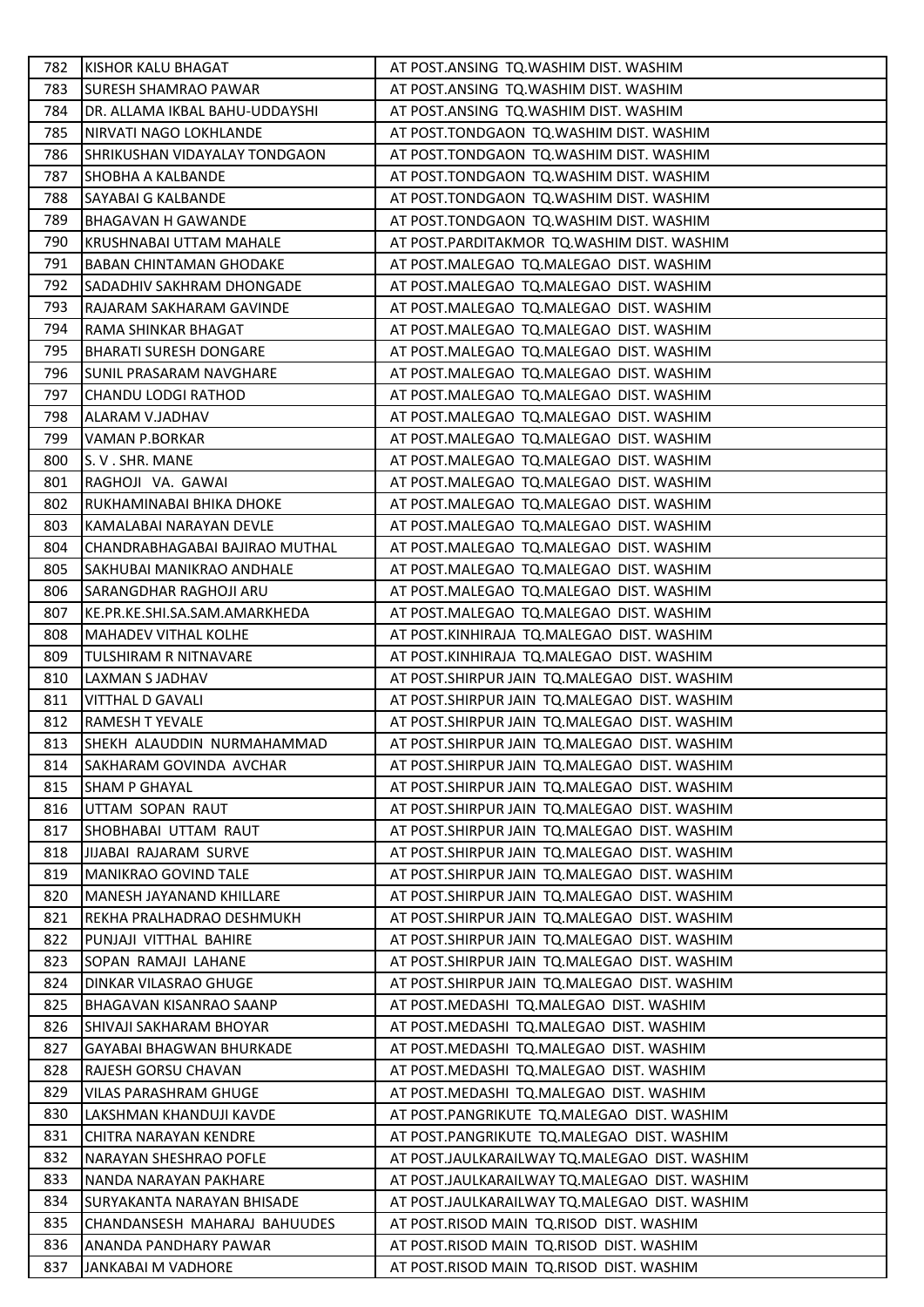| 838 | DATTARAO K GODE                 | AT POST.RISOD MAIN TQ.RISOD DIST. WASHIM |
|-----|---------------------------------|------------------------------------------|
| 839 | <b>JIVAN SHESHRAO MOREY</b>     | AT POST.RISOD MAIN TQ.RISOD DIST. WASHIM |
| 840 | NARAYAN ATMARAM SAKHARE         | AT POST.RISOD MAIN TQ.RISOD DIST. WASHIM |
| 841 | ARIF ALI KHA KHA                | AT POST.RISOD MAIN TQ.RISOD DIST. WASHIM |
| 842 | LAXMAN SAKHARAM KADAM           | AT POST.RISOD MAIN TQ.RISOD DIST. WASHIM |
| 843 | SHATRUGHNA NIVRUTI KHADSE       | AT POST.RISOD MAIN TQ.RISOD DIST. WASHIM |
| 844 | DHANRAJ VAMAN GATHADE           | AT POST.RISOD MAIN TQ.RISOD DIST. WASHIM |
| 845 | VASANTA KISAN SONUNE            | AT POST.RISOD MAIN TQ.RISOD DIST. WASHIM |
| 846 | GAJANAN VINAYAK MORE            | AT POST.RISOD MAIN TQ.RISOD DIST. WASHIM |
| 847 | <b>GANESH ABHIMANYU MAWAL</b>   | AT POST.RISOD MAIN TQ.RISOD DIST. WASHIM |
| 848 | LINBAJIQKISAN KISAN SAKHRAM     | AT POST.RISOD MAIN TQ.RISOD DIST. WASHIM |
| 849 | SUBHASH EKNATH DHOKARE          | AT POST.RISOD MAIN TQ.RISOD DIST. WASHIM |
| 850 | ATMRAM BALIRAM MULE             | AT POST.RISOD MAIN TQ.RISOD DIST. WASHIM |
| 851 | SONABAI LAXMAN PATHOLE          | AT POST.RISOD MAIN TQ.RISOD DIST. WASHIM |
| 852 | KADUJI MAHADUJI AVASAMOLA       | AT POST.RISOD MAIN TQ.RISOD DIST. WASHIM |
| 853 | KAMALA PRALHAD JAYABHAY         | AT POST.RISOD MAIN TQ.RISOD DIST. WASHIM |
| 854 | DIGAMBAR GANAPAT AMBHORE        | AT POST.RISOD MAIN TQ.RISOD DIST. WASHIM |
| 855 | KASABAI BHARAT MAGAR            | AT POST.RISOD MAIN TQ.RISOD DIST. WASHIM |
| 856 | SARJERAO SAHEBARAO TAYADE       | AT POST.RISOD MAIN TQ.RISOD DIST. WASHIM |
| 857 | S B DESHMUKH                    | AT POST.RISOD MAIN TQ.RISOD DIST. WASHIM |
| 858 | VITHALRAO NARAYANRAO DESHMUKH   | AT POST.RISOD MAIN TQ.RISOD DIST. WASHIM |
| 859 | DIGAMBAR DOLAT KHADSE           | AT POST.RISOD MAIN TQ.RISOD DIST. WASHIM |
| 860 | DAGDU TUKARAM GAVHANE           | AT POST.RISOD MAIN TQ.RISOD DIST. WASHIM |
| 861 | HARSHA RAJENDRA PURI            | AT POST.RISOD MAIN TQ.RISOD DIST. WASHIM |
| 862 | RAJEBHAU BHASKAR DESHMUKH       | AT POST.RISOD MAIN TQ.RISOD DIST. WASHIM |
| 863 | SANTOSH VITHHAL DESHMUKH        | AT POST.RISOD MAIN TQ.RISOD DIST. WASHIM |
| 864 | SARSWATI RAMRAO GAWHANE         | AT POST.RISOD MAIN TQ.RISOD DIST. WASHIM |
| 865 | SANTOSHI MURALI MAVAL           | AT POST.RISOD MAIN TQ.RISOD DIST. WASHIM |
| 866 | ASARAM NAMDEV GHULE             | AT POST.RISOD MAIN TQ.RISOD DIST. WASHIM |
| 867 | ASRUJI BALIRAM PUOL             | AT POST.RISOD MAIN TQ.RISOD DIST. WASHIM |
| 868 | SANTOSH RAMBHAU KAHAKAR         | AT POST.RISOD MAIN TQ.RISOD DIST. WASHIM |
| 869 | MOTHIRAM ARJUNRAO PINGALE       | AT POST.RISOD MAIN TQ.RISOD DIST. WASHIM |
| 870 | AYUBKHAN NAJIB KHAN             | AT POST.RISOD MAIN TQ.RISOD DIST. WASHIM |
| 871 | <b>VILASS THAKAJI THORAT</b>    | AT POST.RISOD MAIN TQ.RISOD DIST. WASHIM |
| 872 | ARUNA RAJESHWAR JADHAV          | AT POST.RISOD MAIN TQ.RISOD DIST. WASHIM |
| 873 | BAYAJABAI KUNDLIK SABLE         | AT POST.RISOD MAIN TQ.RISOD DIST. WASHIM |
| 874 | MOHAMAD SADIK A KADIR           | AT POST.RISOD MAIN TQ.RISOD DIST. WASHIM |
| 875 | DAMODHAR SOPAN NARKHEDE         | AT POST.RISOD MAIN TQ.RISOD DIST. WASHIM |
| 876 | KAILAS SHRIRAM KHANZODE         | AT POST.RISOD MAIN TQ.RISOD DIST. WASHIM |
| 877 | JAGANNATH LAXMAN KORDE          | AT POST.RISOD MAIN TQ.RISOD DIST. WASHIM |
| 878 | GANGABAI VITTHALRAO DESHMUKH    | AT POST.RISOD MAIN TQ.RISOD DIST. WASHIM |
| 879 | SANJAY LAXMANRAO ERATKAR        | AT POST.RISOD MAIN TQ.RISOD DIST. WASHIM |
| 880 | <b>GANESH LAXMANRAO ERATKAR</b> | AT POST.RISOD MAIN TQ.RISOD DIST. WASHIM |
| 881 | SUNITA MAHADEO ZUNJARE          | AT POST.RISOD MAIN TQ.RISOD DIST. WASHIM |
| 882 | GAJANAN RAMESHWAR KOKATE APK R  | AT POST.RISOD MAIN TQ.RISOD DIST. WASHIM |
| 883 | PRAVIN WASANTRAO AWTADE APK WA  | AT POST.RISOD MAIN TQ.RISOD DIST. WASHIM |
| 884 | ALABEE SAHEBA KHA               | AT POST.RISOD MAIN TQ.RISOD DIST. WASHIM |
| 885 | LAXMIBAI JANARDHAN JADHAV       | AT POST.RISOD MAIN TQ.RISOD DIST. WASHIM |
| 886 | KUNDALIK TRIYAMBAK BODAKHE      | AT POST.RISOD MAIN TQ.RISOD DIST. WASHIM |
| 887 | VANSI CHANDRABHAN PANDE         | AT POST.RISOD MAIN TQ.RISOD DIST. WASHIM |
| 888 | LAXMIBAI DATTA DHOTRE           | AT POST.RISOD MAIN TQ.RISOD DIST. WASHIM |
| 889 | ANUSAYA PARASHRAM KOKATE        | AT POST.RISOD MAIN TQ.RISOD DIST. WASHIM |
| 890 | SHISHAN PRASARK MANDAL          | AT POST.RISOD MAIN TQ.RISOD DIST. WASHIM |
| 891 | MAHALKSHAMI MAHILA B.GAT        | AT POST.RISOD MAIN TQ.RISOD DIST. WASHIM |
| 892 | MUKHA PARVATARK NI MAA JIJAU K  | AT POST.RISOD MAIN TQ.RISOD DIST. WASHIM |
| 893 | SHE MOBIN SHE SHAUKAT KURESHI   | AT POST.RISOD CITY TQ.RISOD DIST. WASHIM |